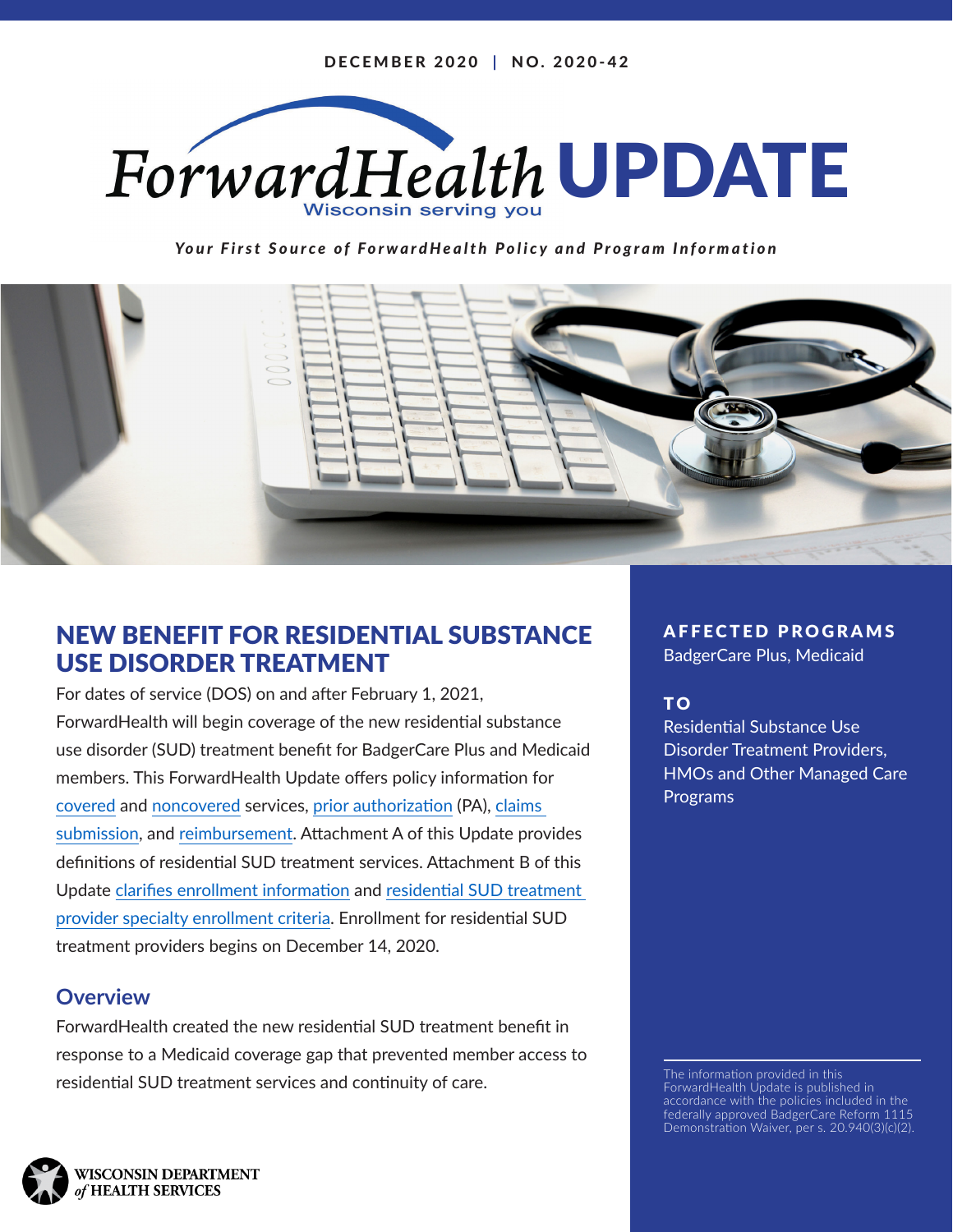<span id="page-1-0"></span>The 2015–2017 biennial budget authorized Wisconsin Medicaid to cover residential treatment through two program types delivered by facilities certified by the Division of Quality Assurance: those described in Wis. Admin. Code § [DHS 75.11](https://docs.legis.wisconsin.gov/code/admin_code/dhs/030/75/11), medically monitored treatment; and Wis. Admin. Code § [DHS 75.14,](https://docs.legis.wisconsin.gov/code/admin_code/dhs/030/75/14) transitional treatment.

In May 2017, Wisconsin Medicaid implemented limited residential SUD treatment services under the Comprehensive Community Services (CCS) program. These services were subject to the institution for mental disease (IMD) exclusion, a provision of federal Medicaid law since the program's beginning in 1965. The IMD exclusion is a clause in the Medicaid program that prohibits federal funding for services provided in facilities with more than 16 beds for members aged 21–64. Because two-thirds of the Division of Quality Assurance-certified residential SUD treatment capacity in Wisconsin exists in IMDs, the CCS benefit has a limited ability to address the needs of Medicaid members.

The new residential SUD treatment benefit was developed under a Section 1115 demonstration waiver, which allows Wisconsin Medicaid to claim federal funding for residential SUD services provided in IMDs. All medically monitored treatment and transitional treatment facilities certified in Wisconsin under Wis. Admin. Code §§ DHS 75.11 and 75.14 will be eligible for reimbursement

under the new residential SUD treatment benefit, regardless of IMD designation. The residential SUD treatment benefit does not include coverage in non-treatment residential settings, such as sober living homes, recovery residences, or community living arrangements.

The residential SUD treatment benefit is available to members of all ages who are enrolled in a full-benefit Medicaid plan and who are pursuing recovery from one or more SUDs.

# **Covered Services**

The residential SUD treatment benefit is

available to members of all ages who are enrolled in a full-benefit Medicaid plan and who are pursuing recovery from one or more SUDs.

Residential SUD treatment services must be provided in a facility with 24 hour supervision and be clinically and medically necessary. Residential SUD treatment will be provided at two levels of intensity by medically monitored treatment facilities (high intensity) and/or transitional treatment facilities (low intensity) certified by the Division of Quality Assurance.

The information provided in this ForwardHealth Update is published in accordance with the policies included in the federally approved BadgerCare Reform 1115 Demonstration Waiver, per s. 20.940(3)(c)(2).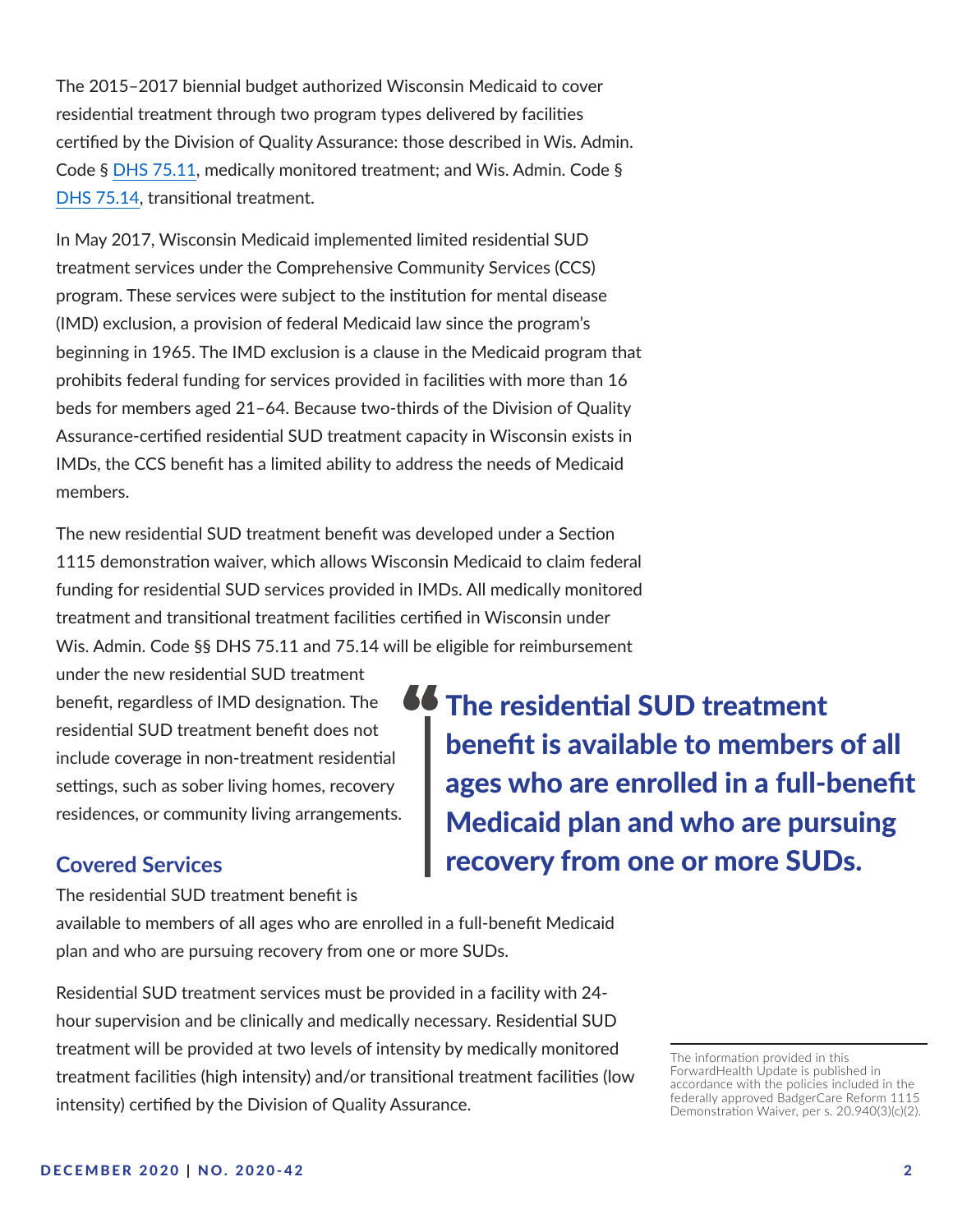All of the following services are reimbursed as part of the residential SUD daily rate.

#### **Assessment and Treatment Planning**

This service component includes screening, intake, comprehensive assessment, diagnosis, and treatment planning. Providers must complete assessments using the American Society for Addiction Medicine (ASAM) placement criteria.

An assessment that establishes the member's ASAM level of care (LOC) must be completed by a qualified SUD clinician (see the [Prior Authorization](#page-7-0)  [Requirements s](#page-7-0)ection of this Update) no more than 30 days prior to the member's admission to the residential treatment facility. The assessment must identify the member's unique medical conditions; mental health conditions; substance use history; current use, and related symptoms; wellness and nutritional needs; and social and spiritual needs. Throughout the member's residential treatment, ongoing re-assessment and treatment plan updates must be completed as required by Wis. Admin. Code ch. [DHS 75](https://docs.legis.wisconsin.gov/code/admin_code/dhs/030/75).

Medical screenings shall be conducted by any of the following to identify health problems and screen for communicable diseases, as required by Wis. Admin. Code ch. DHS 75:

- • Physician
- • Physician assistant
- Nurse prescriber
- Registered nurse
- • Licensed practical nurse

Per Wis. Admin. Code ch. DHS 75, medical screening is required unless the member's case record includes documentation of a recent medical screening prior to admission. Medical screenings conducted by the residential SUD treatment provider as part of the admission process are included in the daily rate.

#### **Treatment Services**

Treatment services may include the following:

- Individual counseling/therapy
- Group counseling/therapy
- Family counseling/therapy
- **Psychoeducation**
- Medication management

# RESOURCES

For the definitions of these treatment services, refer to [Attachment A at](#page-26-0) the end of this Update.

The information provided in this ForwardHealth Update is published in accordance with the policies included in the federally approved BadgerCare Reform 1115 Demonstration Waiver, per s. 20.940(3)(c)(2).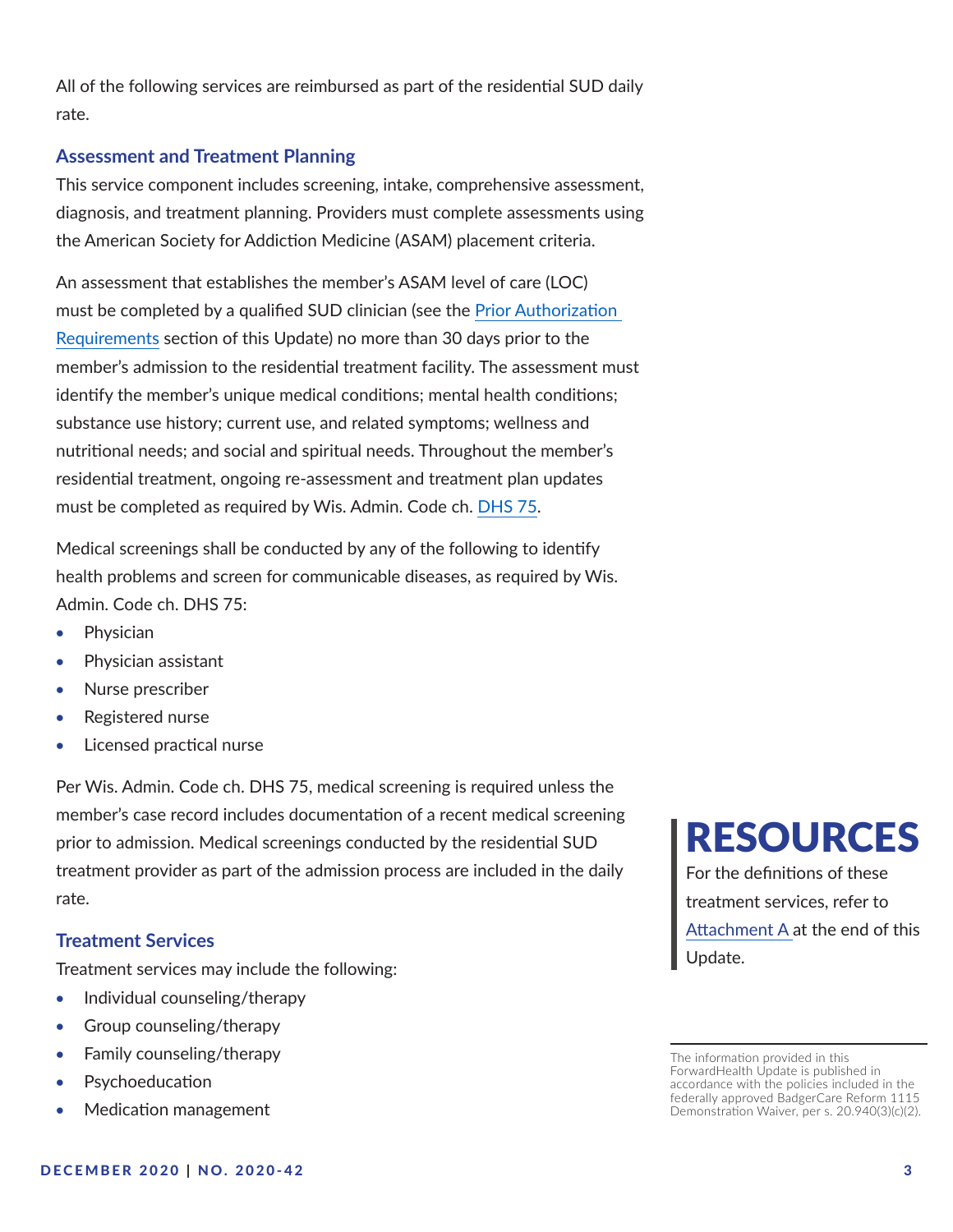- Nursing services
- Case management
- Peer support services
- Recovery coaching

To align with ASAM practice standards, high-intensity treatment requires 20 or more hours of treatment services per week for each member. Low-intensity treatment requires six or more hours of treatment services per week for each member.

Clinical services, which include the following, must be delivered by clinical staff within their scope of practice:

- Individual counseling/therapy
- Group counseling/therapy
- Family counseling/therapy
- Psychoeducation
- Medication management
- Nursing services

For definitions of these clinical services, providers should refer to [Attachment](#page-26-0) 

[A](#page-26-0) of this Update. Clinical staff include the following:

- Psychologists
- Mental health professionals
- Mental health professionals in training
- Substance abuse counselors
- Substance abuse counselors in training
- • Physicians
- Physician assistants
- Advance practice nurse prescribers
- Registered nurses and licensed practical nurses
- Other licensed professionals with specialized knowledge and training in mental health and SUDs

ForwardHealth requires at least one hour of individual counseling with clinical staff per patient per week for both high-intensity and low-intensity services.

Certified peer specialists have completed formal training for providing mental health or SUD supports, resulting in a certification recognized by Wisconsin Medicaid. Recovery coaches have completed formal, documented training in recovery services and systems, and approaches for promoting

**66 ForwardHealth requires at** least one hour of individual counseling with clinical staff per patient per week for both high-intensity and lowintensity services.

The information provided in this ForwardHealth Update is published in accordance with the policies included in the federally approved BadgerCare Reform 1115 Demonstration Waiver, per s. 20.940(3)(c)(2).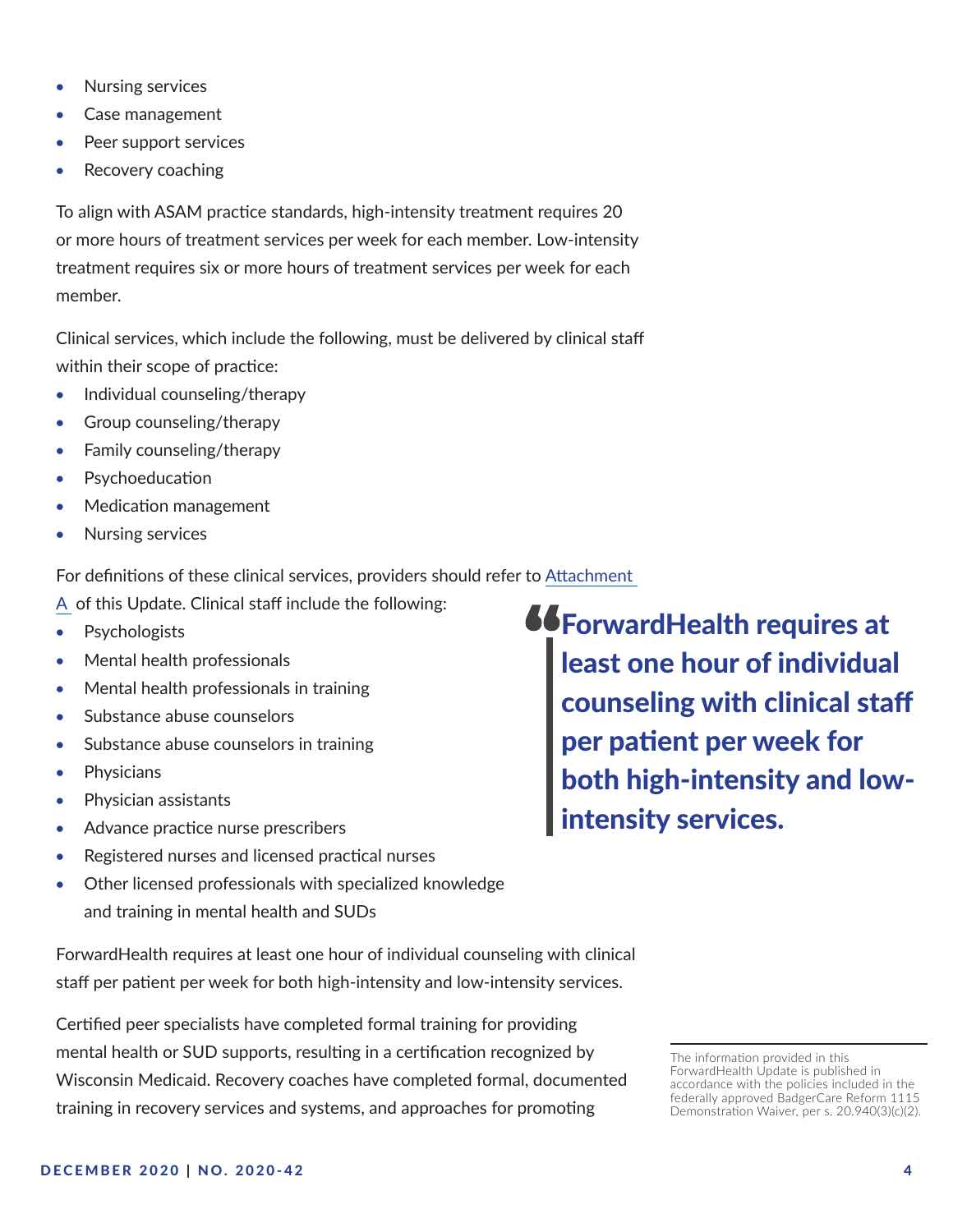member engagement in treatment. These individuals help members engage in treatment services or recovery systems. No more than eight hours per week of peer and recovery coach services may count toward the required 20 hours of high-intensity services. No more than two hours per week of peer and recovery coach services may count toward the required six hours of lowintensity services.

#### **Drug Testing**

This service component includes drug testing to monitor and reinforce individual treatment gains. ForwardHealth will not separately reimburse residential SUD providers for urine dip screen drug testing or for specimen collection fees for samples sent for laboratory testing for any DOS with a residential SUD claim. Laboratories may be reimbursed for testing of specimens collected at the residential SUD facility for the types and frequency of testing described in current policy. Visit the [Testing for Drugs of Abuse](https://www.forwardhealth.wi.gov/WIPortal/Subsystem/KW/Display.aspx?ia=1&p=1&sa=50&s=2&c=61&nt=Testing+for+Drugs+of+Abuse&adv=Y) topic (#17959) in the Online Handbook for more information about drug testing limits. Drug testing provided as part of the narcotic treatment services benefit for members receiving medication-assisted treatment may be reimbursed under that benefit.

## **Related Services**

The following services are often rendered concurrently by other provider types while a member is receiving residential SUD services. These related services are not included in the daily rate for this benefit. However, the following services may be reimbursed separately according to the coverage and reimbursement policies associated with each service, when they are determined to be medically necessary and non-duplicative, per Wis. Admin. Code § [DHS 101.03\(96m\)](http://docs.legis.wisconsin.gov/code/admin_code/dhs/101/101/03/96m).

For the following related services, providers are subject to the policy requirements and limitations of the member's HMO or managed care organization (MCO), or as outlined in the ForwardHealth Online Handbook for members who are covered on a fee-for-service basis.

#### **Medication-Assisted Treatment**

Medication-assisted treatment (MAT) must be available to members who require it. Residential SUD treatment providers must provide MAT medication on site or enable access to the medication off site, and may not deny services to someone receiving MAT. This includes all forms of MAT, which may be



services:

- MAT
- Psychiatric services
- Home health services
- Medical services
- Non-emergency medical transport

The information provided in this ForwardHealth Update is published in accordance with the policies included in the federally approved BadgerCare Reform 1115 Demonstration Waiver, per s. 20.940(3)(c)(2).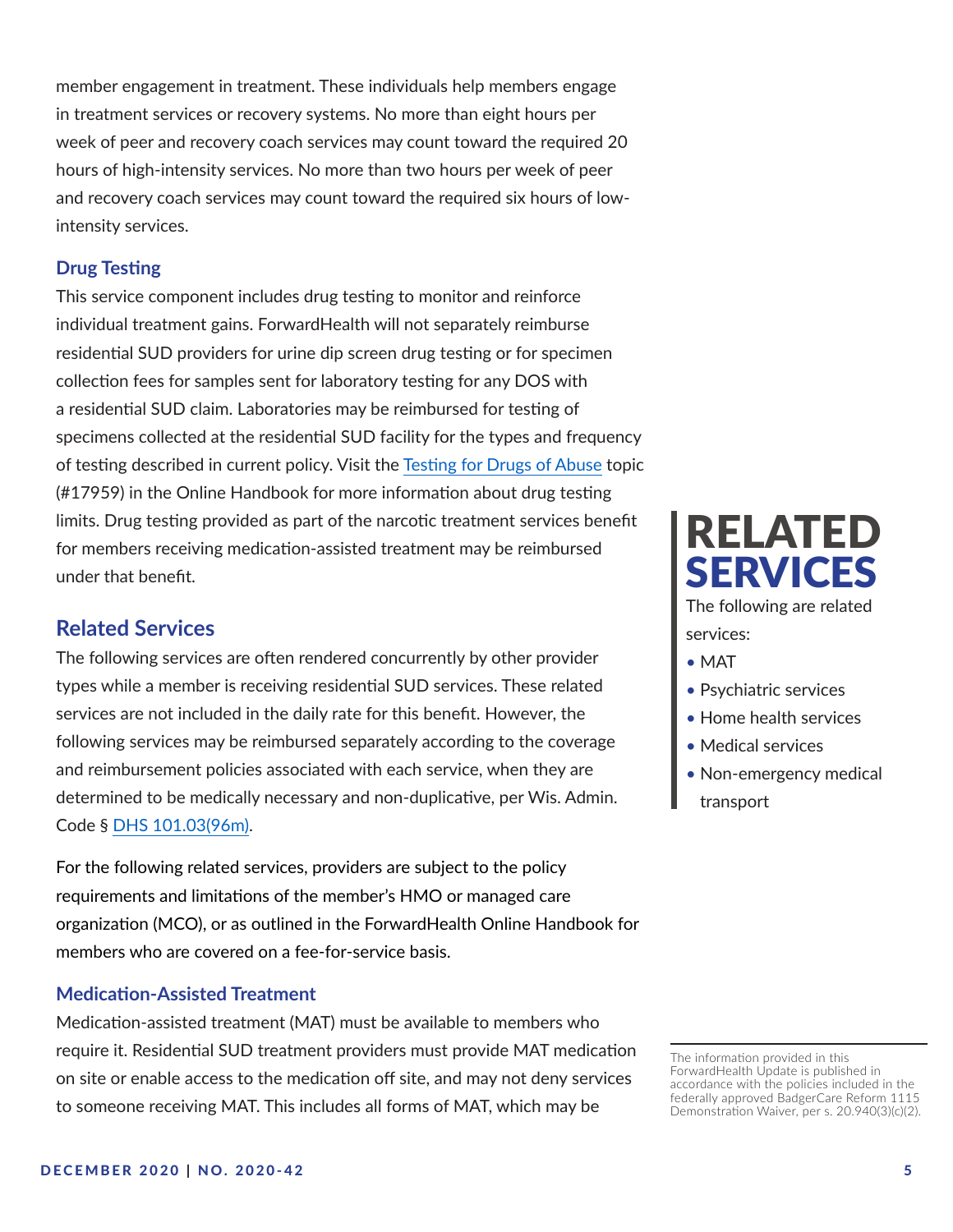provided via programs certified under Wis. Admin. Code ch. DHS 75.15 or by Medicaid-enrolled prescribers with experience and required waivers to provide MAT.

Medicaid-enrolled narcotic treatment service providers and MAT prescribers who provide assessment, drug testing, other disease screening, prescribing, and administration of narcotic medications may be reimbursed separately from the daily rate. Pharmacy costs are reimbursed through the pharmacy benefit. Counseling services rendered by narcotic treatment service providers, as required by federal and state rules, are reimbursed through the outpatient substance abuse benefit.

#### **Psychiatric Services**

Physicians and other qualified health professionals who perform psychiatric evaluation and management services, which may include psychotherapy performed with an evaluation and management service, may be reimbursed separately from the daily rate. Providers are reminded that medical screening upon admission, the initial biopsychosocial assessment, and supervision of staff by a psychiatrist are included in the daily rate and may not be billed separately. For fee-for-service members, psychiatric evaluation and management services must be submitted on a professional claim form and may not be billed on the institutional claim form for the residential SUD facility.

#### **Health Home Services**

For members concurrently enrolled in a Wisconsin Medicaid health home, all health home services, including care management and care coordination, may be provided and reimbursed while the member is engaged in residential SUD treatment.

#### **Medical Services**

The residential SUD treatment facility must facilitate access to needed medical care that is outside the scope of residential SUD treatment. Medical services rendered by providers not employed by the residential SUD facility, including medical consultation provided via telehealth, may be reimbursed separately from the daily rate.

#### **Non-Emergency Medical Transportation**

Members may use the non-emergency medical transportation benefit for transportation to the residential facility and for transportation to Medicaidcoverable medical appointments during residential treatment. Non-emergency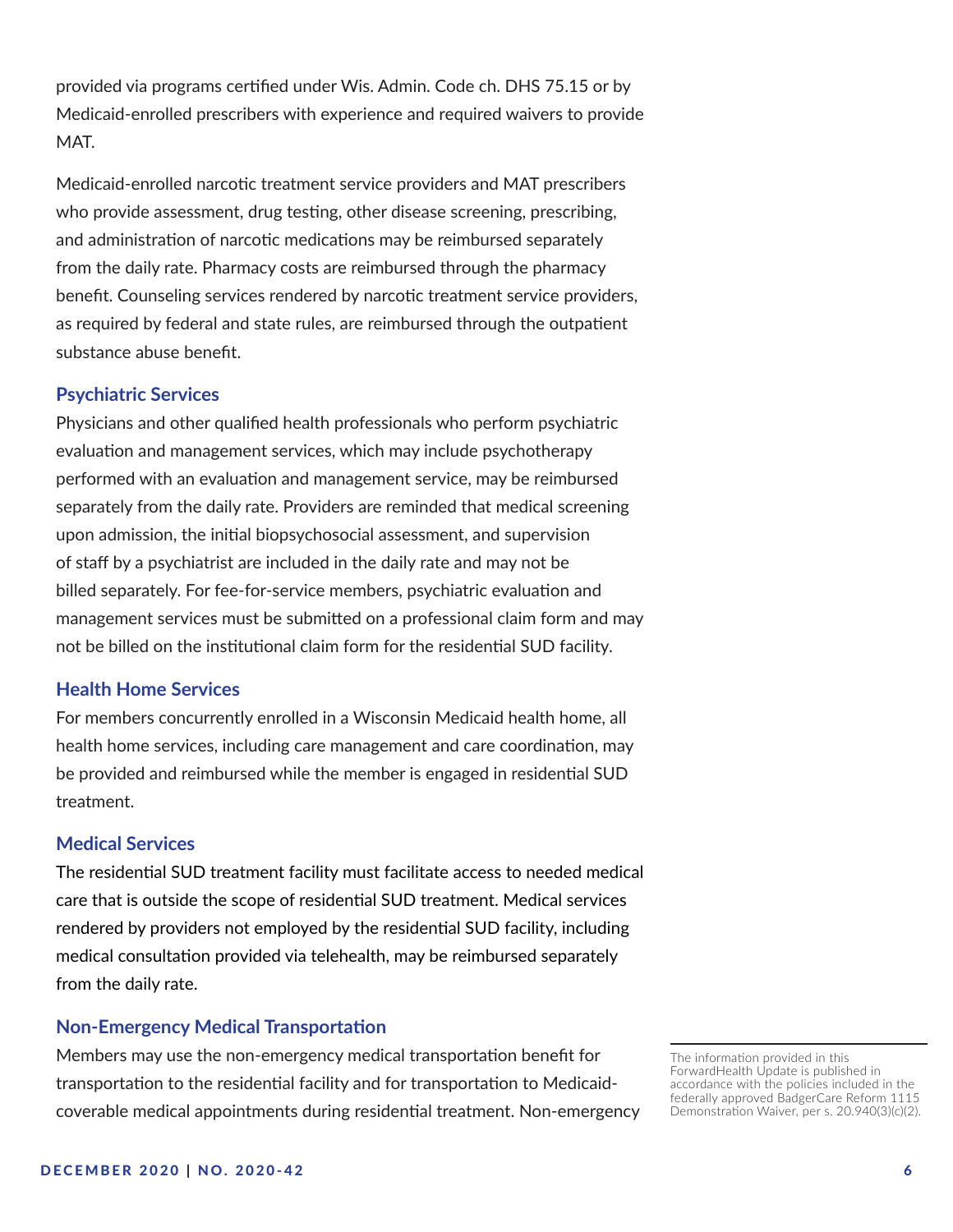<span id="page-6-0"></span>medical transportation is not included as a part of the residential SUD treatment benefit but is available to Medicaid and BadgerCare Plus members to facilitate their treatment. Visit the Wisconsin Department of Health Services [non-emergency medical transportation webpage](https://www.dhs.wisconsin.gov/nemt/index.htm) for more information about this benefit. Non-emergency medical transportation is covered by the Family Care, Family Care Partnership, and Program of All Inclusive Care for the Elderly (PACE) programs for members enrolled in those programs.

# **Noncovered Services**

ForwardHealth will not reimburse noncovered services. Examples of noncovered services include:

- Acute withdrawal management or detoxification concurrent with residential SUD treatment (ForwardHealth expects that any services for acute intoxication or withdrawal have already been provided before starting a residential treatment program. Refer to Wis. Admin. Code ch. DHS 75 for more information on withdrawal management or detoxification.)
- Day treatment and outpatient mental health services concurrent with residential SUD treatment
- Outpatient SUD services concurrent with residential SUD treatment, except for counseling services provided through the Narcotic Treatment Services benefit
- Services that are recreational, social, academic, vocational, or unrelated to the direct treatment of the SUD
- Services delivered outside the parameters of the PA
- Room and board expenses related to residential SUD treatment (Members may use other sources to pay for room and board.)

Some of these services may be covered by the Include, Respect, I Self-Direct (IRIS), Family Care, Family Care Partnership, and PACE programs for members participating in those programs.

# **Program Requirements**

Residential SUD treatment providers must admit members who take medications for SUDs (for example, Food and Drug Administration-approved methadone, buprenorphine, and naltrexone) or mental health conditions. Following admission, with a signed release, the residential SUD treatment provider should collaborate with the prescriber regarding medications and

# RESOURCES

For more information about noncovered services, refer to Wis. Admin. Code § [DHS](https://docs.legis.wisconsin.gov/code/admin_code/dhs/101/101/03/103)  [101.03\(103\)](https://docs.legis.wisconsin.gov/code/admin_code/dhs/101/101/03/103) and ch. [DHS 107](https://docs.legis.wisconsin.gov/code/admin_code/dhs/101/107).

The information provided in this ForwardHealth Update is published in accordance with the policies included in the federally approved BadgerCare Reform 1115 Demonstration Waiver, per s. 20.940(3)(c)(2).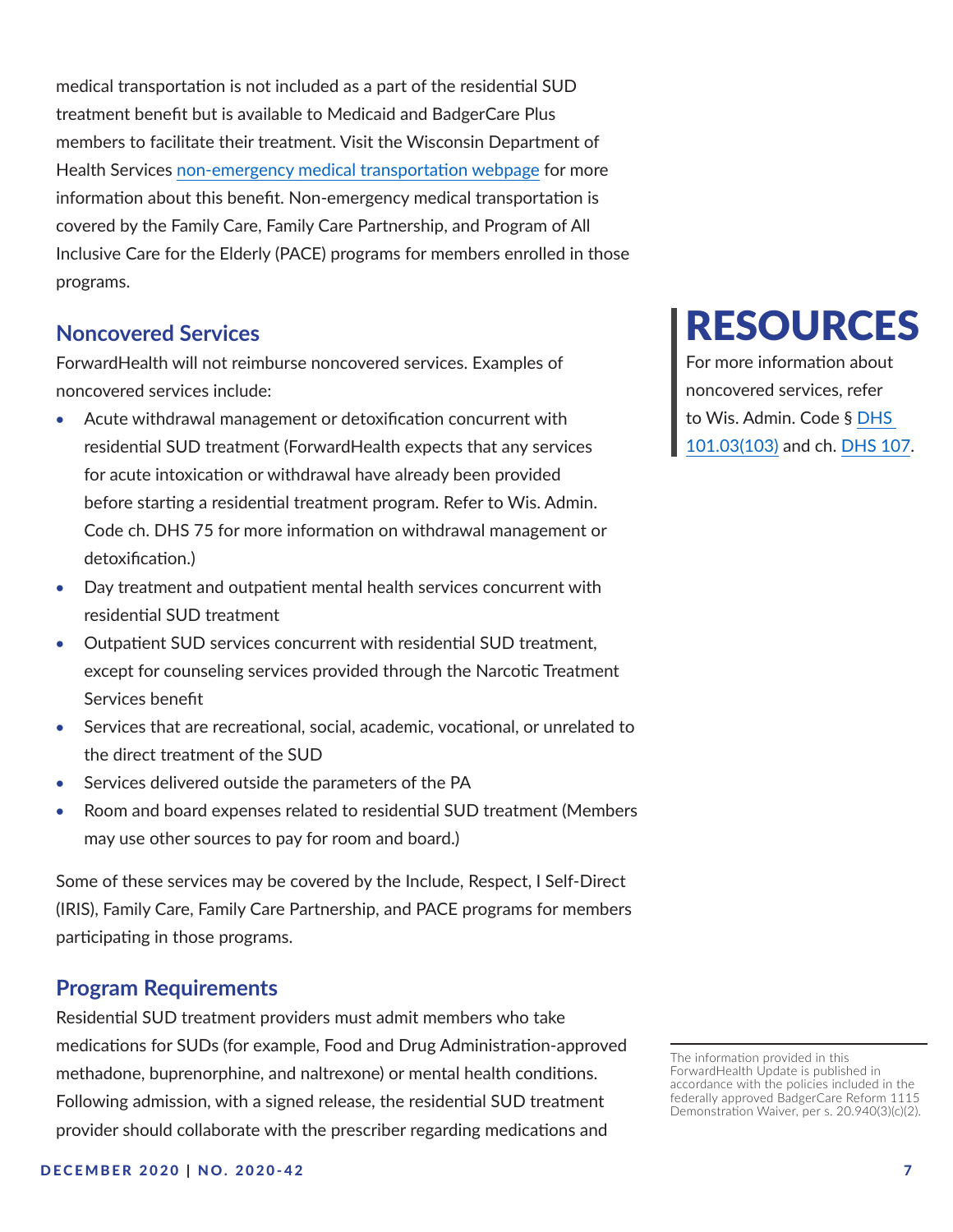<span id="page-7-0"></span>the overall treatment plan. Residential SUD treatment providers must also be able to support the member continuing to use prescribed medication including their MAT medication, either by providing the medication on site or enabling access to the medication off site.

In addition, services provided must address the member's individual needs, as documented in the treatment plan. Services provided must also meet the definition of medical necessity as defined in the [Medical Necessity](https://www.forwardhealth.wi.gov/WIPortal/Subsystem/KW/Display.aspx?ia=1&p=1&sa=50&s=2&c=61&nt=Medical+Necessity&adv=Y) topic (#84) of the Online Handbook.

Finally, a covered service must be provided by a qualified Medicaid-enrolled provider to an enrolled member. The service must meet all applicable program requirements, such as those related to claims submission, PA, and Department of Health Services certification.

# **Prior Authorization**

ForwardHealth has established clinical criteria for PA requests for residential SUD treatment effective for DOS on and after February 1, 2021.

All residential SUD treatment services require PA. Authorization requests for initial admission completed via the ForwardHealth Portal may result in an automatic approval for the first 10 days of treatment. This authorization may be extended up to 30 days by submitting an amendment request. Authorization requests for treatment beyond 30 days will be evaluated based on the medical necessity of the request.

#### **Forms and Attachments**

The PA request must be submitted by the enrolled residential SUD provider and must include the following, which can be found on the F[orms page](https://www.forwardhealth.wi.gov/WIPortal/Subsystem/Publications/ForwardHealthCommunications.aspx?panel=Forms) of the Portal:

- A completed Prior Authorization Request Form (PA/RF), F-11018 (05/2013)
- A completed Prior Authorization/Residential Substance Use Disorder Treatment Attachment (PA/RSUD) form, F-02567 (01/2021), which includes diagnostic evaluation and ASAM criteria

#### **Prior Authorization Requirements for Initial Requests for Residential Substance Use Disorder Treatment**

An initial PA request is the first request to ForwardHealth for a member for an episode of residential SUD treatment. This may include instances when



The information provided in this ForwardHealth Update is published in accordance with the policies included in the federally approved BadgerCare Reform 1115 Demonstration Waiver, per s. 20.940(3)(c)(2).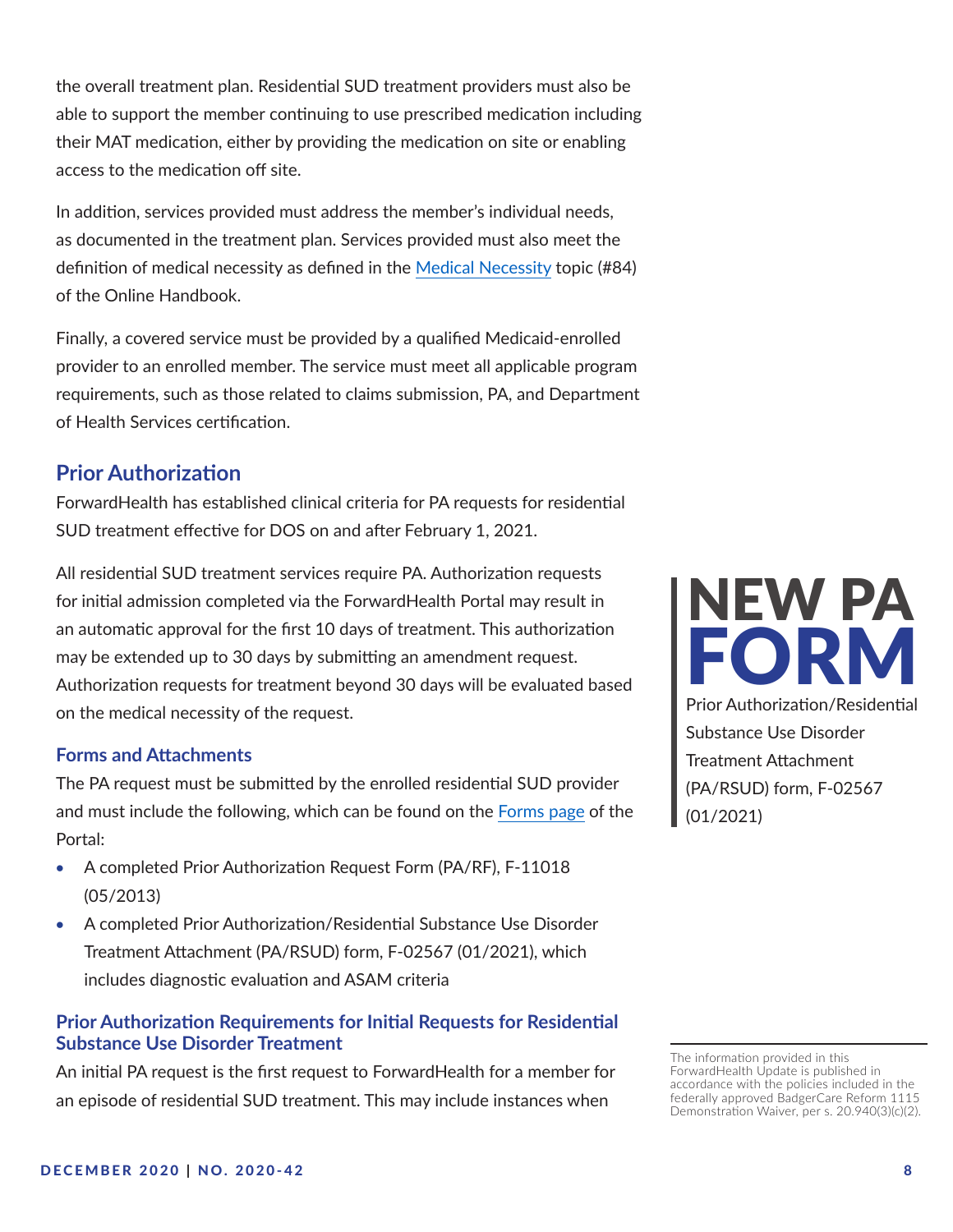the member's residential SUD treatment is already in progress but covered by a payer other than Wisconsin Medicaid. An initial PA request may also include requests for residential treatment at a different level of intensity. Initial requests submitted via the ForwardHealth Portal may result in automatic approval of the first 10 days of treatment.

The initial assessment of the member to determine the appropriateness of residential treatment admission must be completed by one of the following:

- • Licensed clinical substance abuse counselor or substance abuse counselor
- Licensed marriage and family therapist, licensed professional counselor, or licensed clinical social worker
- Licensed marriage and family therapist in training, licensed professional counselor in training, or substance abuse counselor in training, with signoff by clinical supervisor
- Certified addiction registered nurse
- **Psychologist**
- Physician familiar with ASAM placement criteria

Failing to perform or document the initial assessment of a member could lead to denial or recovery of claims or both. Refusal to produce documentation may result in sanctions including, but not limited to, termination from the Medicaid program.

Requests for initial admission for either high-intensity or low-intensity treatment may be automatically approved for up to 10 calendar days via the ForwardHealth Portal.

#### *Diagnostic Evaluation*

The diagnosing clinician must identify each of the member's current symptoms from the diagnostic criteria listed in the current Diagnostic and Statistical Manual for SUDs. To be eligible for residential treatment, the member must meet the diagnostic criteria for a moderate or severe SUD. The diagnosing clinician must specify the substances used by the member and the severity of symptoms associated with each substance.

#### *American Society of Addiction Medicine Criteria*

The residential SUD provider must submit a current assessment of the member's ASAM level of functioning and severity as described in the current edition of "The ASAM Criteria: Treatment Criteria for Addictive, Substance-

The information provided in this ForwardHealth Update is published in accordance with the policies included in the federally approved BadgerCare Reform 1115 Demonstration Waiver, per s. 20.940(3)(c)(2).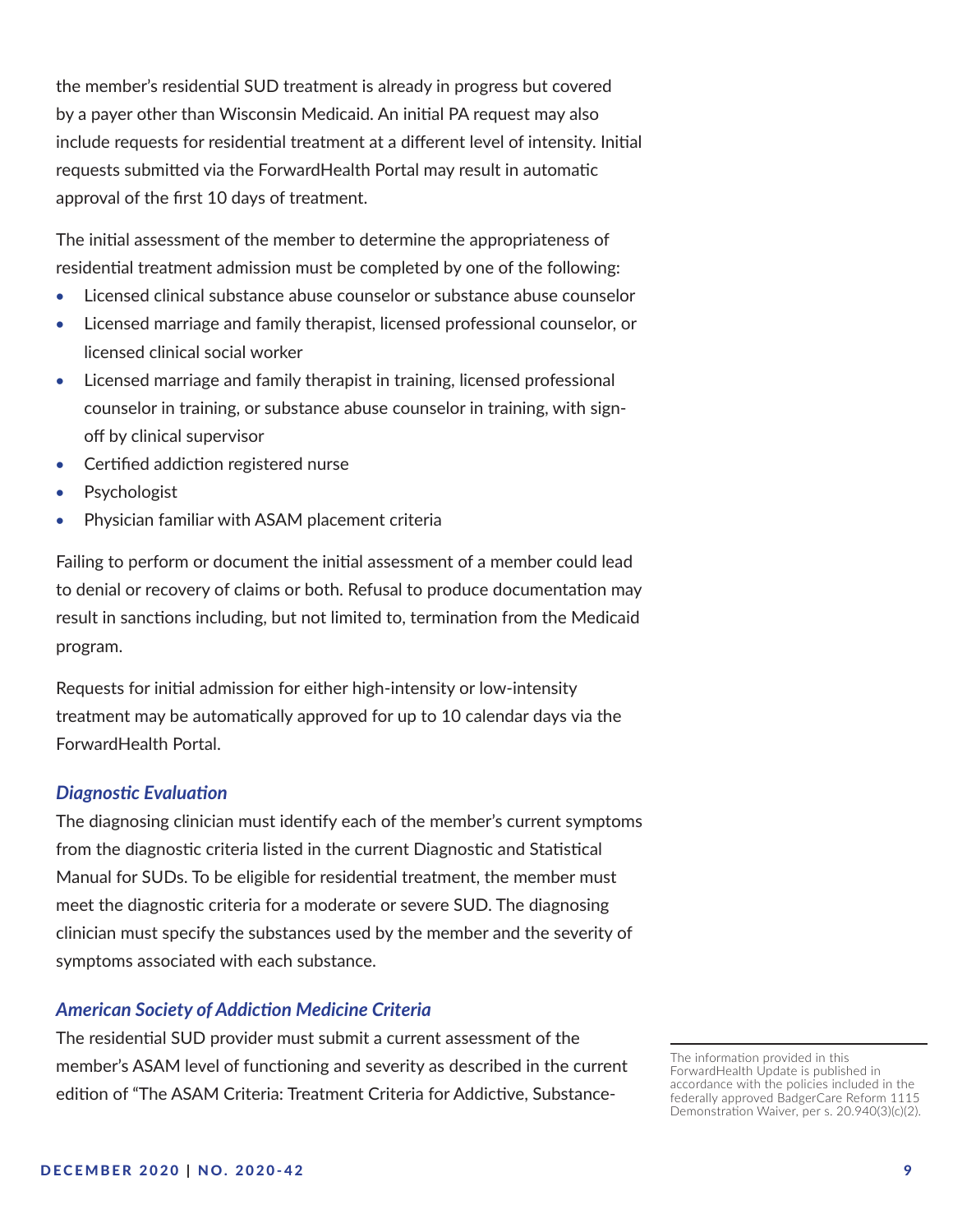<span id="page-9-0"></span>Related, and Co-Occurring Conditions." The assessment must include the following:

- A brief narrative description for each ASAM dimension
- The member's risk rating for each ASAM dimension to specify severity of needs and treatment priorities
- The member's LOC rating for each ASAM dimension to specify the least restrictive intensity of services needed to address each dimension

Documentation must clearly support the provider's determination of the member's LOC.

## **Requests Not Eligible for Automatic Approval**

Not all PA requests are eligible for automatic approval. The following PA requests for initial admission will not be considered for automatic approval via the ForwardHealth Portal:

- PA requests that indicate a LOC other than residential SUD treatment
- PA requests submitted via mail or fax
- Amendments to extend an existing PA request
- PA requests that were not completed accurately

PA requests submitted through the Portal will be routed and processed by a behavioral health clinician if they are not eligible for automatic approval.

## **Prior Authorization Requirements for Requests to Extend Services up to 30 Days**

Following admission to the treatment facility, providers may submit a PA amendment request to extend the member's medically necessary residential treatment up to 30 days from the date of initial admission. The amendment must be submitted before the expiration of the initial authorization. This request may be submitted immediately after receiving approval for the initial authorization. The PA amendment must include:

- A completed Prior Authorization Amendment Request form, F11042 (07/2012)
- Provider's comprehensive biopsychosocial assessment
- • Plan of care
- Discharge criteria and continuing care plan

If the amendment request is submitted after the expiration of the current PA, a new PA request must be submitted for consideration. PA will not be backdated to cover the gap in services because of untimely submissions.

# REMINDER

The member should utilize the least restrictive LOC that results in progress related to the treatment plan. If the member meets a less restrictive LOC than residential treatment, those services should be utilized first.

The information provided in this ForwardHealth Update is published in accordance with the policies included in the federally approved BadgerCare Reform 1115 Demonstration Waiver, per s. 20.940(3)(c)(2).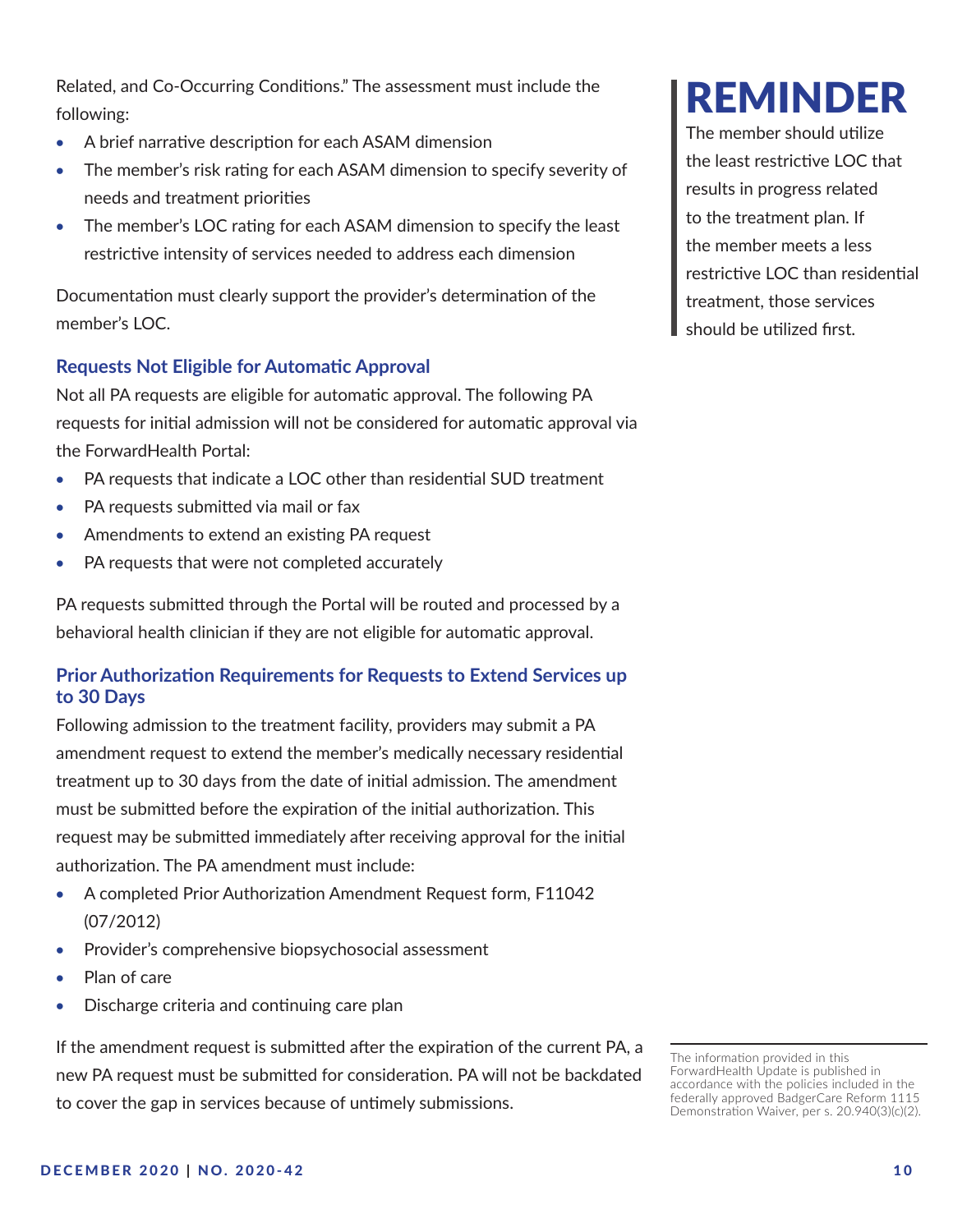#### *Prior Authorization Amendment Request Form*

The provider must complete all required fields on the Prior Authorization Amendment Request form, including the following:

- In Element 9, indicate the desired end date for the PA. This may be up to 30 calendar days from the date of admission.
- In Element 10, indicate "Change Grant or Expiration Date."
- In Element 11, include the note "Extend initial stay to (number up to 30 from admission date) days" with any other desired information.

#### *Comprehensive Biopsychosocial Assessment*

The provider must submit a comprehensive biopsychosocial assessment of the member following the requirements of the current version of ASAM including, but not limited to:

- History of the present episode
- Personal and social history (for example, school, work, military service, relationships)
- Family and developmental history
- Alcohol, tobacco, other drug use, and addictive behavior history
- Legal history
- Psychiatric history and mental health status examination
- Treatment history for substance abuse
- Medical history, formulation, diagnosis, survey of assets, vulnerabilities and supports, and treatment recommendations.

A recent biopsychosocial assessment may be used in lieu of completing a new assessment, provided the assessment is not more than 30 days old. The comprehensive biopsychosocial assessment may be conducted by a qualified clinician referring the member for residential SUD treatment.

If the biopsychosocial assessment results in changes to previously submitted information, such as diagnosis details, ASAM dimensions, or LOC, documentation must detail the updates and provide an explanation for the differences.

#### *Plan of Care*

The provider must submit a plan of care, also known as a treatment plan or protocol, which meets all requirements described in Wis. Admin. Code ch. DHS 75. The plan of care must address the member's priority needs, based on the ASAM assessment, and must identify the specific, measurable outcomes

The information provided in this ForwardHealth Update is published in accordance with the policies included in the federally approved BadgerCare Reform 1115 Demonstration Waiver, per s. 20.940(3)(c)(2).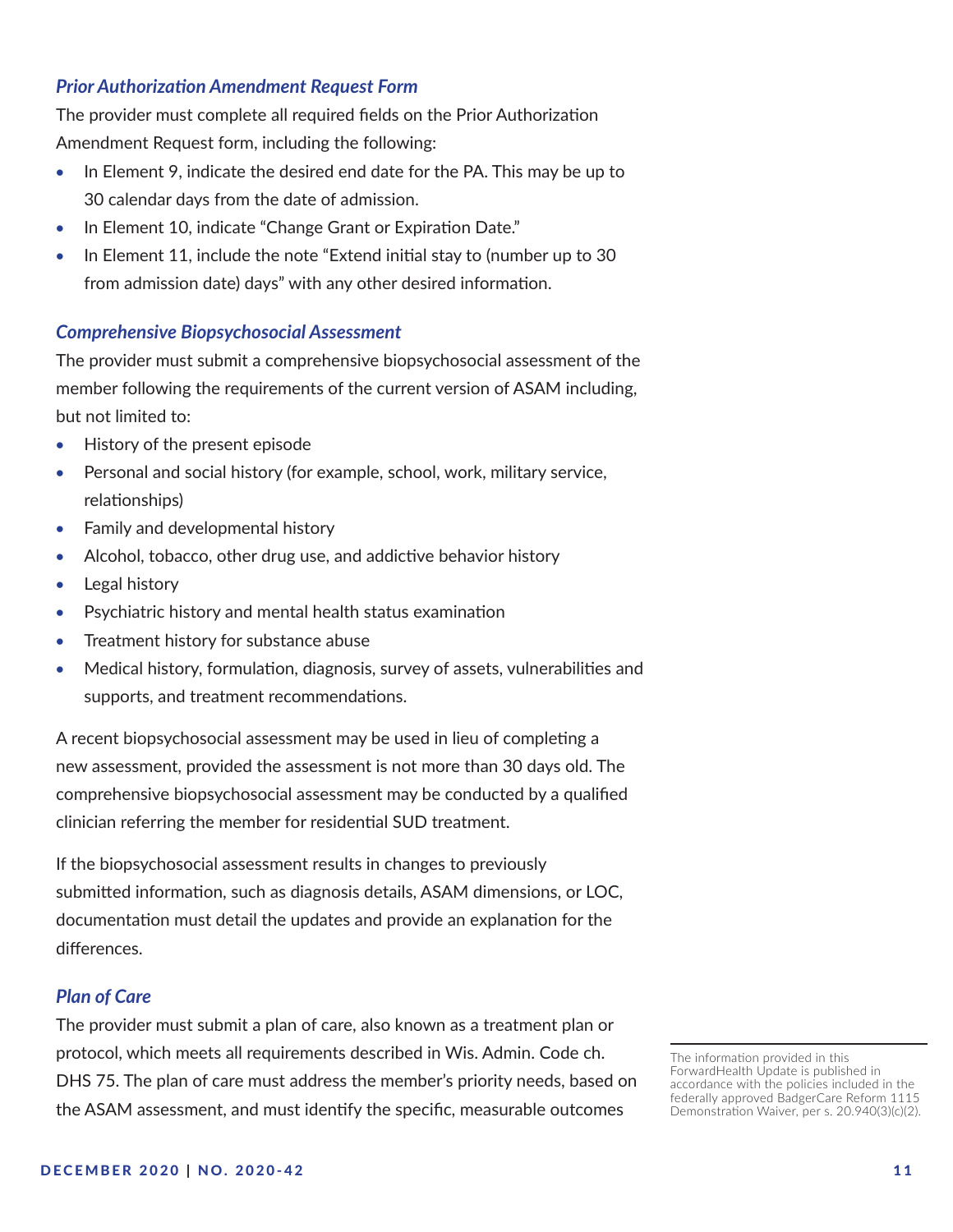used to evaluate progress and treatment success. The plan of care must also identify any diagnosed mental health conditions or psychiatric symptoms seen or reported by the member, and the plan for integrating and addressing these conditions in treatment.

If the member has medical needs or requires MAT, the plan of care must specify how these medical conditions will be addressed, including a plan for obtaining MAT, if needed.

#### *Discharge and Continuing Care Plan*

The provider must begin preparing a continuing care plan shortly after admission to identify the expected needs of the member and available resources in the community to address the member's needs related to ongoing recovery. The member and the member's family, when applicable, must be involved in the process and have a thorough understanding of the plan. The initial continuing care plan must include:

- Documented coordination with the member's care manager for the next LOC, which may include the member's HMO/managed care organization, psychosocial rehabilitation program, Medicaid health home, or other care manager
- Planning for services upon discharge, such as individual counseling, group counseling, medication management, attendance at recovery support group meetings, and interim support plans, as needed
- Confirmation of living arrangements that will encourage recovery and reduce the chances of relapse
- Emergency and counseling contact information for the member
- Overdose prevention plan, if applicable, including continuation of MAT and provision of emergency medication to treat overdoses

The provider may keep developing and modifying the initial continuing care plan during the rest of the member's treatment stay. However, all requests to extend the member's stay in residential treatment will require evidence of timely efforts to develop an effective continuing care plan (such as dates of member meetings and phone contacts, and documentation of care coordination with other care/case management entities). Care coordination must include helping the member actively pursue appropriate living arrangements to avoid continued treatment when the primary barrier to discharge is the need for an adequate recovery environment. Failure to develop an adequate plan for discharge may result in a denial of authorization for added days of service.

The information provided in this ForwardHealth Update is published in accordance with the policies included in the federally approved BadgerCare Reform 1115 Demonstration Waiver, per s. 20.940(3)(c)(2).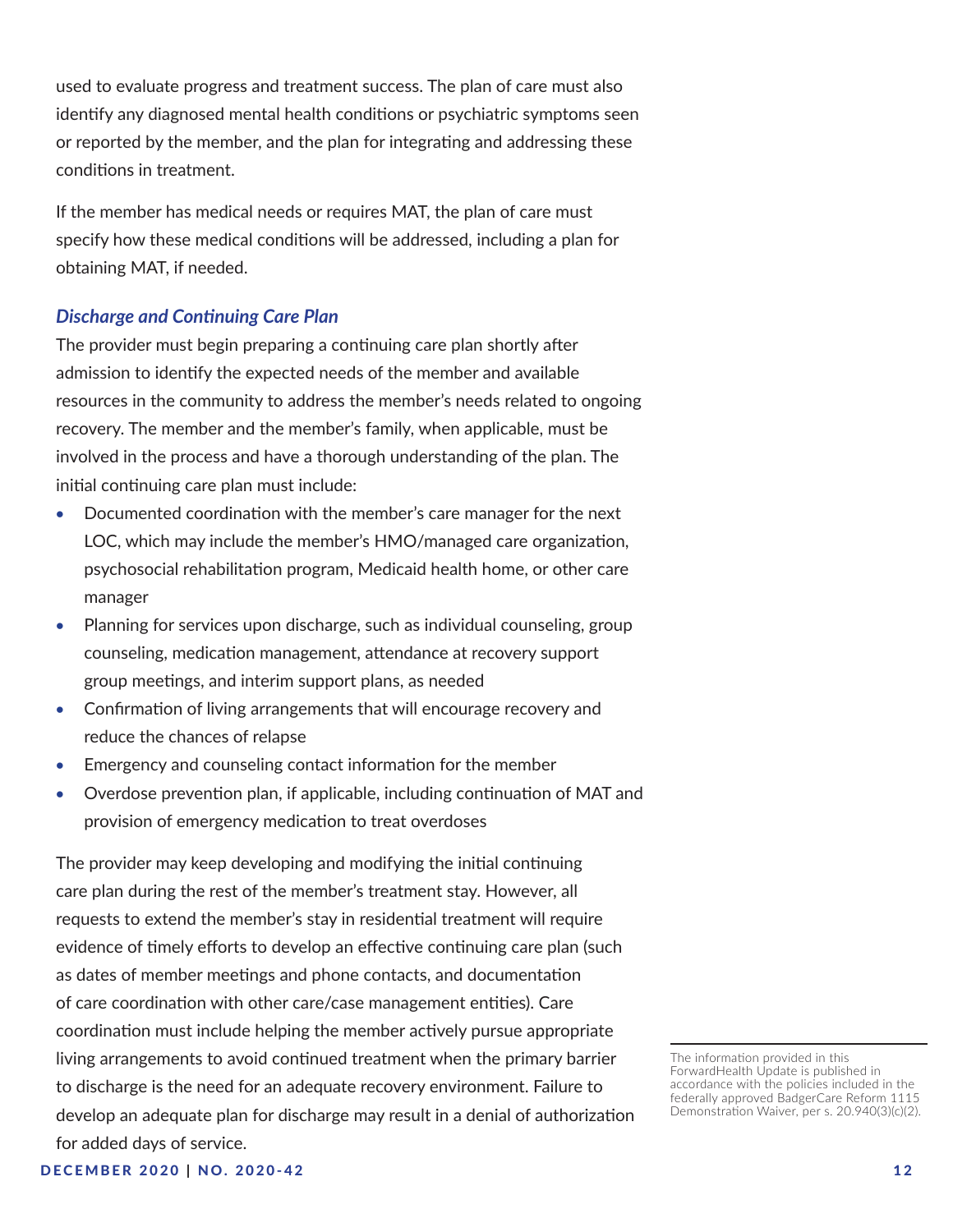# **Prior Authorization Requirements for Requests to Extend Services Beyond 30 Days**

A PA amendment may be submitted to request an extension of services under the initial PA number for continued stay at the ASAM-indicated residential LOC. The provider must submit the amendment request before the current PA expires to prevent a gap in services. If the amendment is not submitted before the current PA expires, a new PA request must be submitted. PAs will not be backdated to cover gaps of services because of untimely submissions.

Following the initial 30 days of residential treatment, requests for clinically managed high-intensity residential services may be extended for up to 10 days per amendment request. Exceptions may be granted for pregnant or postpartum members up to 60 days after the child's birth.

Following the initial 30 days of residential treatment, requests for clinically managed low-intensity residential services may be extended for up to 30 days per amendment request.

For requests to extend services at either LOC, the following information is required to make a determination of medical necessity for a PA amendment request:

- A completed Prior Authorization Amendment Request form
- All treatment plan reviews
- • Updated ASAM criteria
- Updated plan of care
- • Clinical rationale for continued stay
- Updated discharge and continuing care plan

#### *Prior Authorization Amendment Request*

The provider must complete all required fields on the Prior Authorization Amendment Request form, including the following:

- In Element 9, indicate the desired end date for the PA. For high-intensity treatment, this may be up to 10 days from the current expiration date. For low-intensity treatment, this may be up to 30 days from the current expiration date.
- In Element 10, indicate "Change Grant or Expiration Date."
- In Element 11, include the note "Additional 10 days requested" or "Additional 30 days requested" with any other desired information.

The information provided in this ForwardHealth Update is published in accordance with the policies included in the federally approved BadgerCare Reform 1115 Demonstration Waiver, per s. 20.940(3)(c)(2).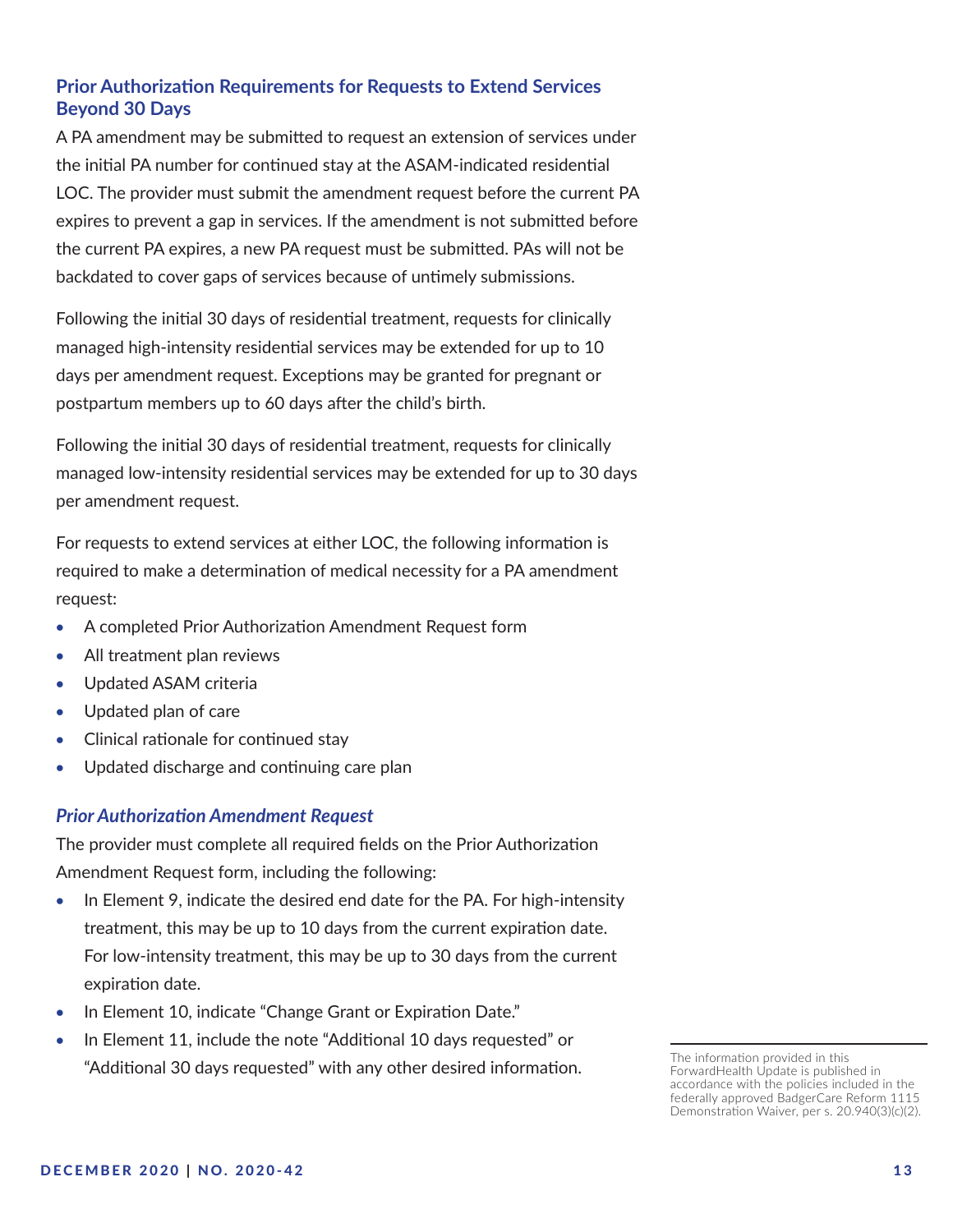#### *Treatment Plan Reviews*

Providers must submit all treatment plan reviews completed since the last PA request. Documentation must include the date of each review, the individual completing the review, and narrative descriptions of changes and progress toward goals.

#### *Updated American Society of Addiction Medicine Criteria*

Providers must submit an updated assessment of the member's level of functioning and severity using the ASAM criteria. Providers must also include brief narrative descriptions, risk ratings, and LOC ratings for each of the six ASAM dimensions.

#### *Updated Plan of Care*

Providers must submit an updated plan of care and identify any new or modified goals, progress made, and changes to the treatment protocol.

#### *Clinical Rationale for Continued Stay*

Providers must submit a clear clinical rationale for continued stay beyond the authorized expiration date. Providers must also identify barriers to discharge, all attempted corrective actions and timeline, the plan to resolve barriers, and the anticipated discharge or transfer date.

#### *Updated Continuing Care Plan*

Providers must submit the member's current continuing care plan that includes all the elements described in the [Prior Authorization Requirements](#page-9-0)  [for Requests to Extend Services up to 30 Days](#page-9-0) section of this Update. Failure to develop a suitable plan of care for discharge may result in a denial of authorization for added days of service.

#### *Changes in Member's Level of Care Needs*

If the member's LOC changes during an authorization period, the provider must submit a PA amendment to end the current authorization. Providers are expected to submit a PA amendment within 48 hours of the member no longer meeting ASAM criteria for the authorized LOC. If the member requires a different level of residential SUD treatment, any provider certified to provide the needed LOC may submit an initial PA request for a new episode of residential SUD treatment at the new LOC. If the member requires a service other than residential SUD treatment, the provider should refer to the policy requirements and limitations of the member's HMO or as outlined in the

The information provided in this ForwardHealth Update is published in accordance with the policies included in the federally approved BadgerCare Reform 1115 Demonstration Waiver, per s. 20.940(3)(c)(2).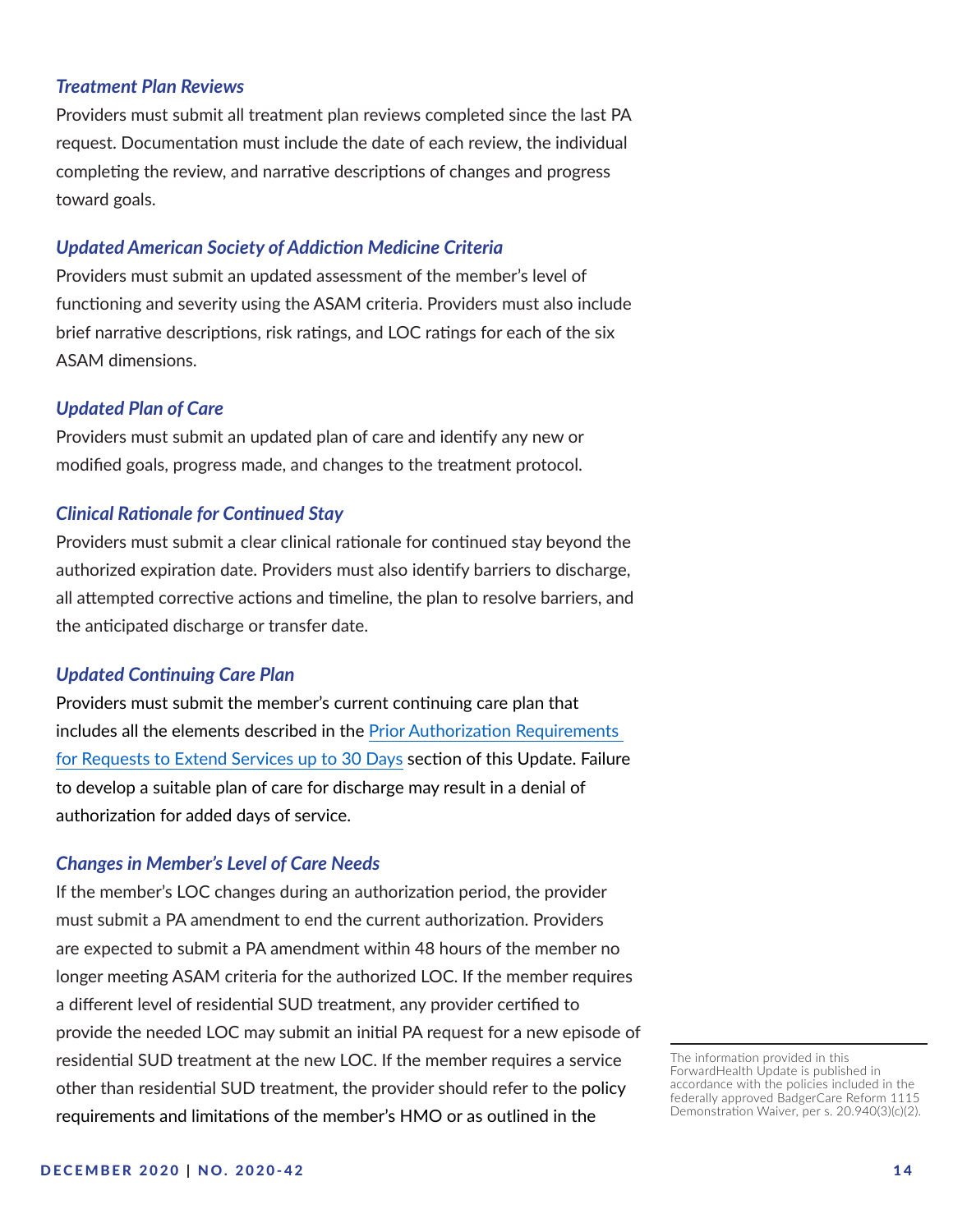ForwardHealth Online Handbook for members whose medical services are covered on a fee-for-service basis.

#### **Emergency Services**

There are no PA requirements in emergency situations as defined by Wis. Admin. Code § [DHS 101.03\(52\).](https://docs.legis.wisconsin.gov/code/admin_code/dhs/101/101/03/52) Emergency services are **only** reimbursed if they are covered services. Providers may refer to the [Emergency Services](https://www.forwardhealth.wi.gov/WIPortal/Subsystem/KW/Display.aspx?ia=1&p=1&sa=50&s=3&c=19&nt=Emergency+Services) topic (#429) of the Online Handbook for more information.

#### **Submission Options**

Residential SUD treatment providers may submit PA requests for residential SUD treatment services using any of the following methods:

- **ForwardHealth Portal**—PA requests may be submitted on the Portal at [www.forwardhealth.wi.gov/](https://www.forwardhealth.wi.gov/WIPortal/).
- **Fax-PA requests may be faxed to 608-221-8616.**
- Mail–PA requests may be mailed to the following address: **ForwardHealth**

Prior Authorization Ste 88 313 Blettner Blvd Madison WI 53784

For specific information about each of these submission options, providers should refer to the [Submission Options](https://www.forwardhealth.wi.gov/WIPortal/Subsystem/KW/Display.aspx?ia=1&p=1&sa=50&s=3&c=201) chapter of the Online Handbook.

ForwardHealth encourages providers to use the Portal to reduce the chance of PA submission errors. If documentation related to the PA is being faxed or mailed to ForwardHealth, the provider is responsible for including the PA number and other member-identifying information so that the attachments are easily identified and assigned to the PA. Providers are reminded of their responsibility to submit complete and accurate PA requests. Incomplete submissions may result in delays to receiving a final decision on the request.

#### **Authorization Dates**

The requested start date for services on PA requests cannot be earlier than the date of the diagnostic evaluation and ASAM evaluation.

PA requests may not be backdated to a date earlier than the initial date of the PA request submission, except in limited circumstances.

The information provided in this ForwardHealth Update is published in accordance with the policies included in the federally approved BadgerCare Reform 1115 Demonstration Waiver, per s. 20.940(3)(c)(2).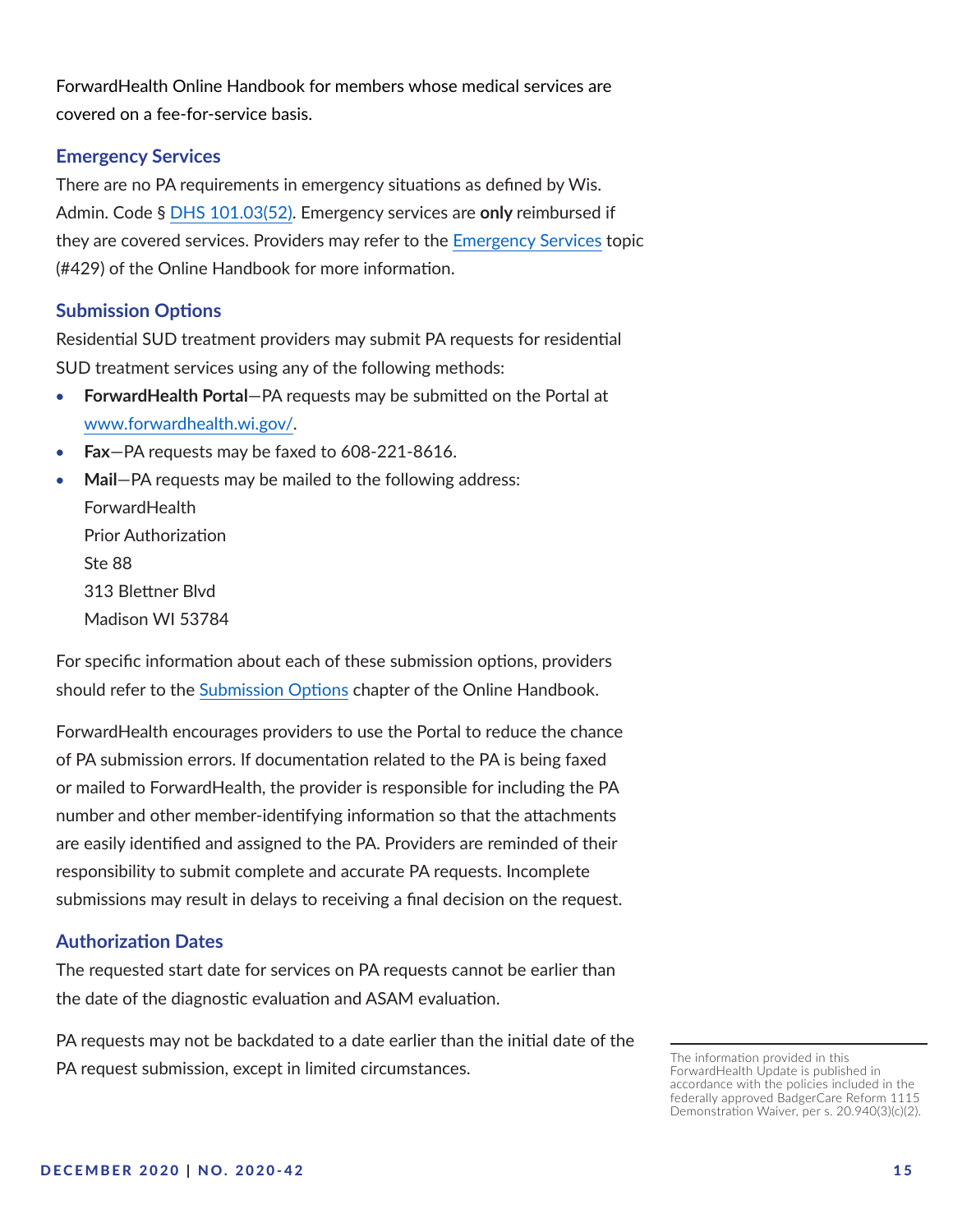Requests for backdating may be approved for up to 14 calendar days from the date of submission if all of the following conditions are met:

- The provider specifically requests backdating in writing on the PA request.
- The request includes clinical justification for beginning the service before the PA was granted, including the evaluation report.
- The request includes justification for why the PA could not be submitted immediately before or after the member was admitted.
- ForwardHealth receives the request within 14 calendar days of the start of the provision of services.

## **Prior Authorization Status Inquiries**

Providers may ask about the status of a PA request through one of the following methods, using the 10-digit PA number received following submission of a PA request:

- Logging into the [Portal](https://www.forwardhealth.wi.gov/WIPortal/Default.aspx) and visiting the Prior Authorization page
- Accessing WiCall at 800-947-3544
- Calling Provider Services at 800-947-9627

Refer to the [Decisions](https://www.forwardhealth.wi.gov/WIPortal/Subsystem/KW/Display.aspx?ia=1&p=1&sa=50&s=3&c=15 ) chapter of the Physician service area of the Online Handbook for more general information on PA status and decisions.

#### **Reimbursement Not Available**

ForwardHealth may decline to reimburse a provider for a service that has been prior authorized if one or more of the following applies:

- The service authorized on the approved PA request is not the service provided.
- The service is not provided within the grant and expiration dates on the approved PA request.
- The member is not eligible for the service on the date the service is provided.
- The provider is not enrolled in Wisconsin Medicaid on the date the service is provided.
- The service is not billed according to service-specific claim instructions.
- The provider does not meet other program requirements.

The information provided in this ForwardHealth Update is published in accordance with the policies included in the federally approved BadgerCare Reform 1115 Demonstration Waiver, per s. 20.940(3)(c)(2).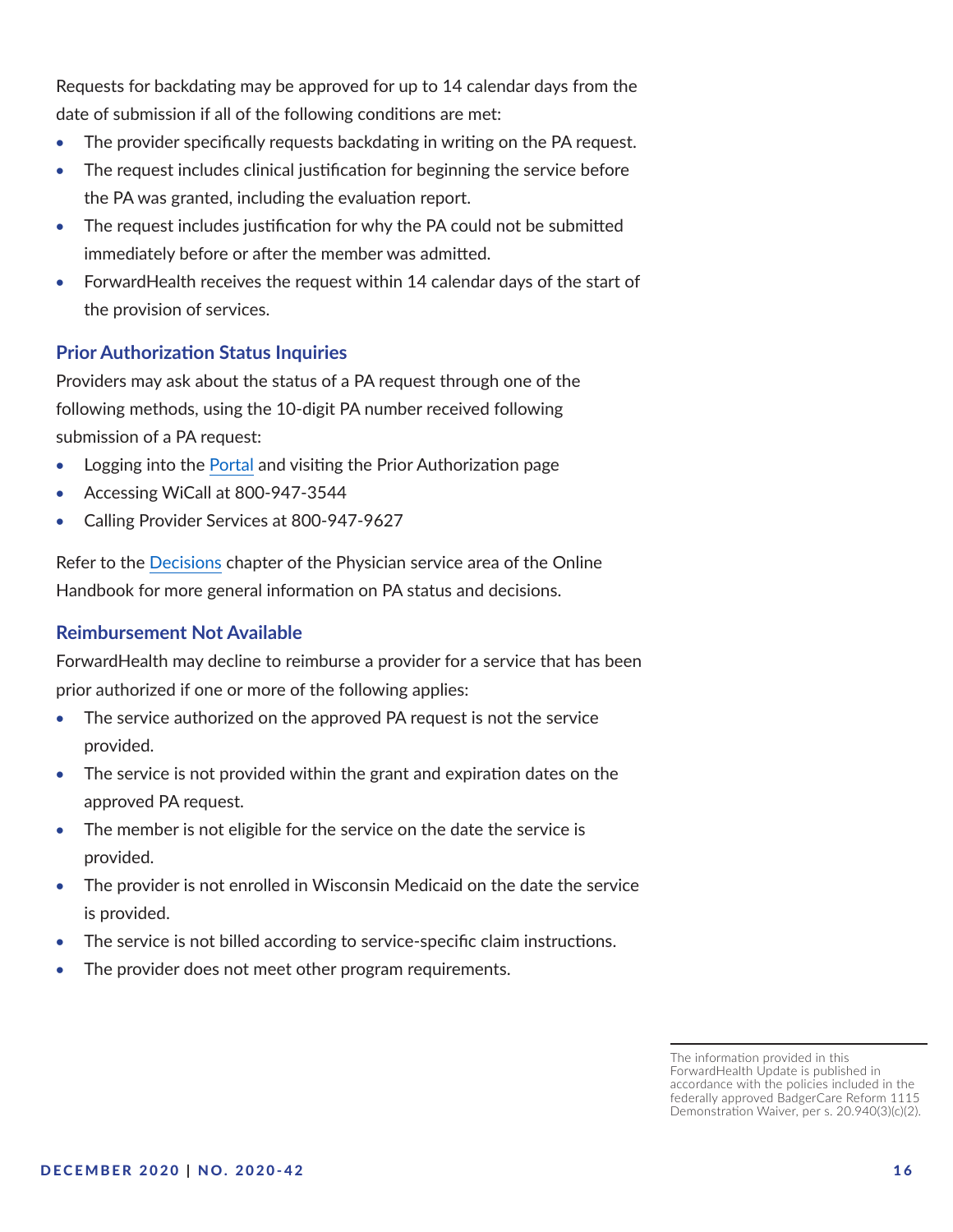#### <span id="page-16-0"></span>**Collecting Payment From Members**

Providers may not collect payment from a member for a service requiring PA under any of the following circumstances:

- The provider did not submit a PA request before the service was provided.
- The service was provided before the PA grant date or after the PA expiration date.
- The provider obtained an approved PA request but did not meet other program requirements.
- The service was provided before a decision was made, the member did not accept responsibility for the payment of the service before the service was provided, and the PA request was denied.

For information about when providers may collect payments from members, refer to the [Situations When Member Payment Is Allowed](https://www.forwardhealth.wi.gov/WIPortal/Subsystem/KW/Display.aspx?ia=1&p=1&sa=50&s=5&c=31&nt=Situations+When+Member+Payment+Is+Allowed&adv=Y) topic (#224) of the Online Handbook.

Refer to the [Conditions That Must Be Met](https://www.forwardhealth.wi.gov/WIPortal/Subsystem/KW/Display.aspx?ia=1&p=1&sa=50&s=5&c=31&nt=Conditions+That+Must+Be+Met&adv=Y) topic (#227) of the Online Handbook for more information on collecting member payments if a member requests a noncovered service, a covered service for which PA was denied (or modified), or a service not covered under the member's limited benefit category.

# **Claim Submission**

ForwardHealth reimburses only for services that are medically necessary as defined under Wis. Admin. Code § DHS 101.03(96m). ForwardHealth may deny or recoup payment if a service does not meet Medicaid medical necessity requirements. Claims must be billed using the UB-04 (CMS 1450) Claim Form or the electronic 837 Health Care Claim: Institutional transaction for institutional claims and must include one revenue code and at least one procedure code.

Healthcare Common Procedure Coding System procedure codes and applicable modifiers are required on all claims. Claims or claim adjustments received without a valid Healthcare Common Procedure Coding System procedure code and corresponding modifier will be denied.

#### **Procedure Codes and Modifiers**

Effective for DOS on and after February 1, 2021, residential SUD treatment providers must include revenue code 1002 (Behavioral health accommodations residential-chemical dependency) on claims and claim

# REMINDER

Information about submitting claims to ForwardHealth is found in the Online Handbook.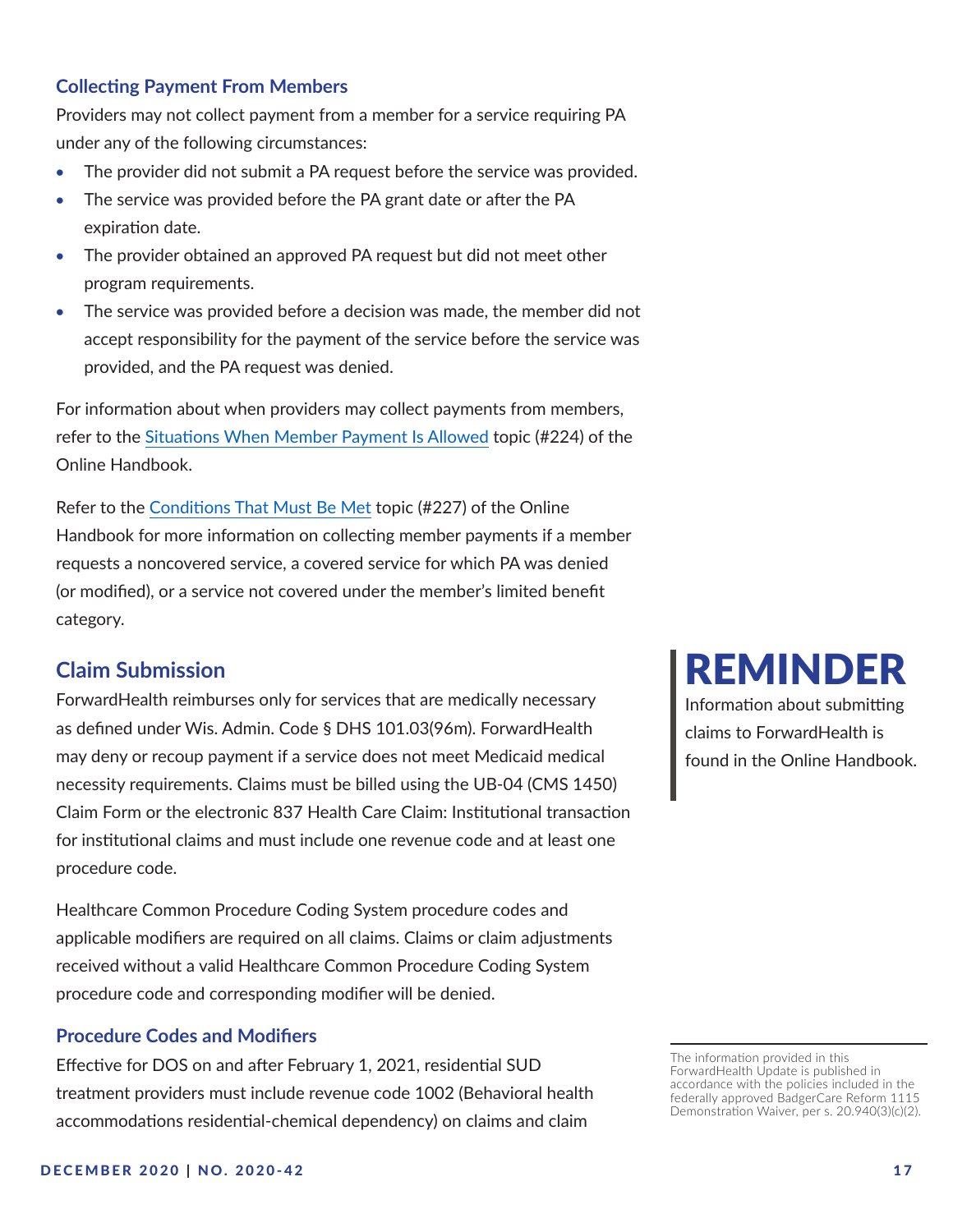adjustments with the procedure code H0018 (Behavioral health; short-term residential [non-hospital residential treatment program], without room and board, per diem).

PA is required for **all** claim submissions.

Claims or claim adjustments submitted to ForwardHealth for residential SUD treatment services must have a modifier to indicate the LOC (that is, the intensity of treatment) that was provided. Each line of detail on a claim or claim adjustment requires a modifier. The modifier included on the claim must match the modifier on the PA request. Claims and claim adjustments without the required modifier will be denied.

Providers should bill only one type of service, either clinically managed lowintensity residential services or clinically managed high-intensity residential services, per claim. Providers may include other revenue codes on the claim, but ForwardHealth will only reimburse the established daily rate.

| <b>MODIFIER</b> | <b>DEFINITION</b>  | <b>PROVIDER SPECIALTY</b>                |
|-----------------|--------------------|------------------------------------------|
| TG              | Complex/high       | Only high-intensity provider specialties |
|                 | tech level of care | of the residential SUD treatment         |
|                 |                    | provider type will be able to use this   |
|                 |                    | modifier.                                |
| <b>TF</b>       | Intermediate level | Only low-Intensity provider specialties  |
|                 | of care            | of the residential SUD treatment         |
|                 |                    | provider type will be able to use this   |
|                 |                    | modifier.                                |

Required modifiers for claims submission for procedure code H0018 are listed in the table below.

Optional modifiers may be included on the claim to indicate clinical complexities associated with the member's treatment. These modifiers should be included on the claim after the intensity of treatment modifier (TG or TF). Allowable optional clinical complexity modifiers are listed in the table below.

The information provided in this ForwardHealth Update is published in accordance with the policies included in the federally approved BadgerCare Reform 1115 Demonstration Waiver, per s. 20.940(3)(c)(2).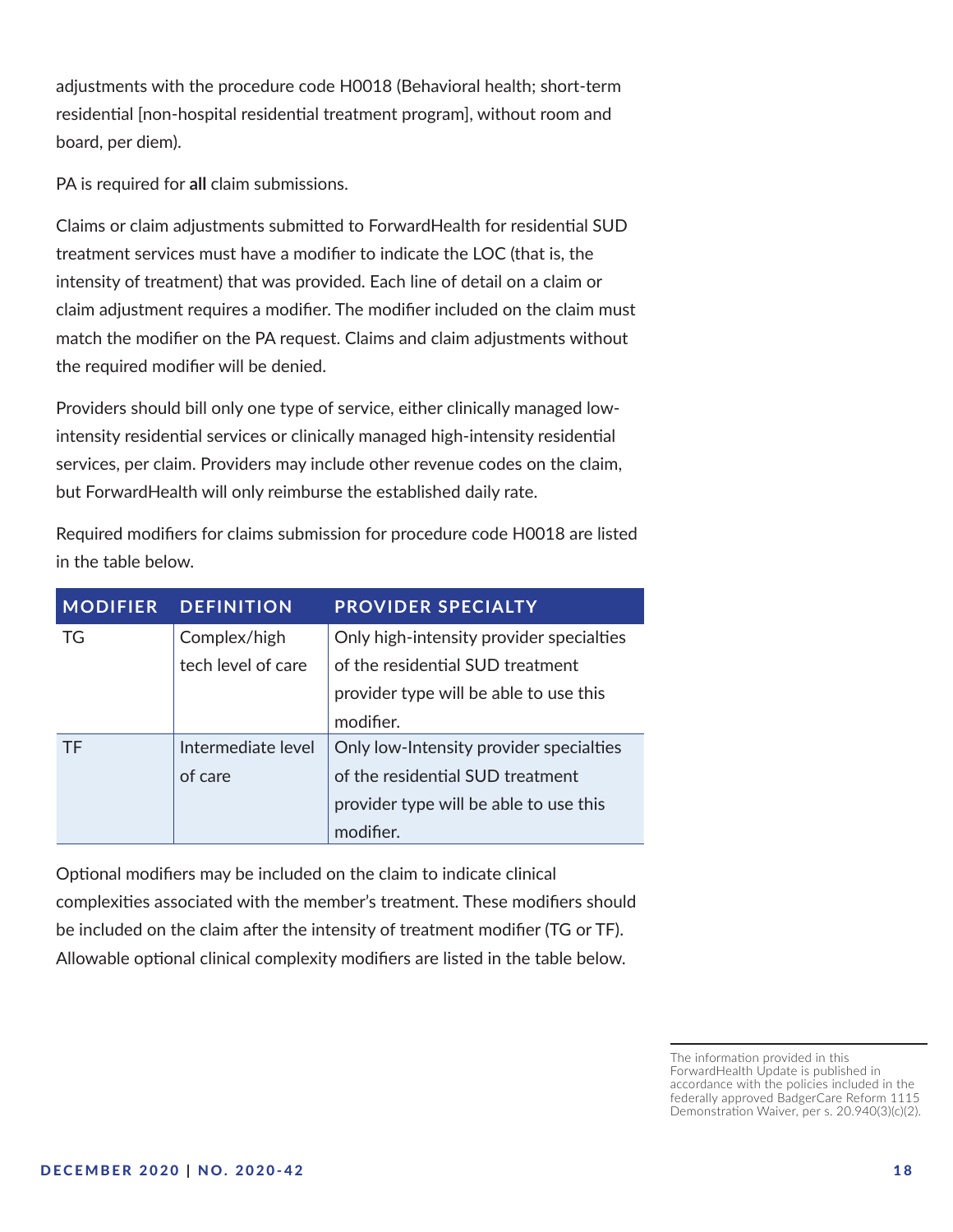| <b>MODIFIER</b> | <b>DEFINITION</b>                     | <b>WHEN TO USE</b>                      |
|-----------------|---------------------------------------|-----------------------------------------|
| HD              | Pregnant/parenting<br>women's program | The HD modifier may be used for         |
|                 |                                       | members who are currently pregnant      |
|                 |                                       | through 60 days post-partum.            |
| НA              | Child/adolescent<br>program           | The HA modifier may be used for         |
|                 |                                       | members who are currently under the     |
|                 |                                       | age of 18.                              |
| НI              |                                       | The HI modifier may be used when a      |
|                 | Integrated                            | member has a documented intellectual    |
|                 | mental health                         | or developmental disability that        |
|                 | and intellectual                      | requires the clinician to significantly |
|                 | disability/                           | adapt the treatment approach            |
|                 | developmental                         | to accommodate the member's             |
|                 | disabilities program                  | comprehension and communication         |
|                 |                                       | limitations.                            |

Providers must submit **all** applicable clinical complexity modifiers; however, only the clinical complexity modifier with the highest reimbursement rate will enhance the payment.

# **Coordination of Benefits**

#### **Commercial Health Insurance**

When a member is enrolled in both a commercial health insurance plan and BadgerCare Plus or Wisconsin Medicaid, the provider is required to submit claims to commercial health insurance sources before submitting claims to ForwardHealth. This is done by following the process in the [Exhausting](https://www.forwardhealth.wi.gov/WIPortal/Subsystem/KW/Display.aspx?ia=1&p=1&sa=50&s=7&c=41&nt=Exhausting+Commercial+Health+Insurance+Sources&adv=Y)  [Commercial Health Insurance Sources](https://www.forwardhealth.wi.gov/WIPortal/Subsystem/KW/Display.aspx?ia=1&p=1&sa=50&s=7&c=41&nt=Exhausting+Commercial+Health+Insurance+Sources&adv=Y) topic (#596) of the Online Handbook.

Even when a member has a known deductible or cost share, primary insurance must process the claim before submission to ForwardHealth. The outcome of the primary insurance claim, regardless of payment status, is required for ForwardHealth to process secondary claims.

When coordinating commercial insurance and Medicaid benefits, providers are required to bill the commercial health insurance plan according to the commercial insurer's policies and designated procedure codes, modifiers, and units billed. After receiving the claims processing outcome (for example, Remittance Advice) from the commercial insurer, the provider may submit a

The information provided in this ForwardHealth Update is published in accordance with the policies included in the federally approved BadgerCare Reform 1115 Demonstration Waiver, per s. 20.940(3)(c)(2).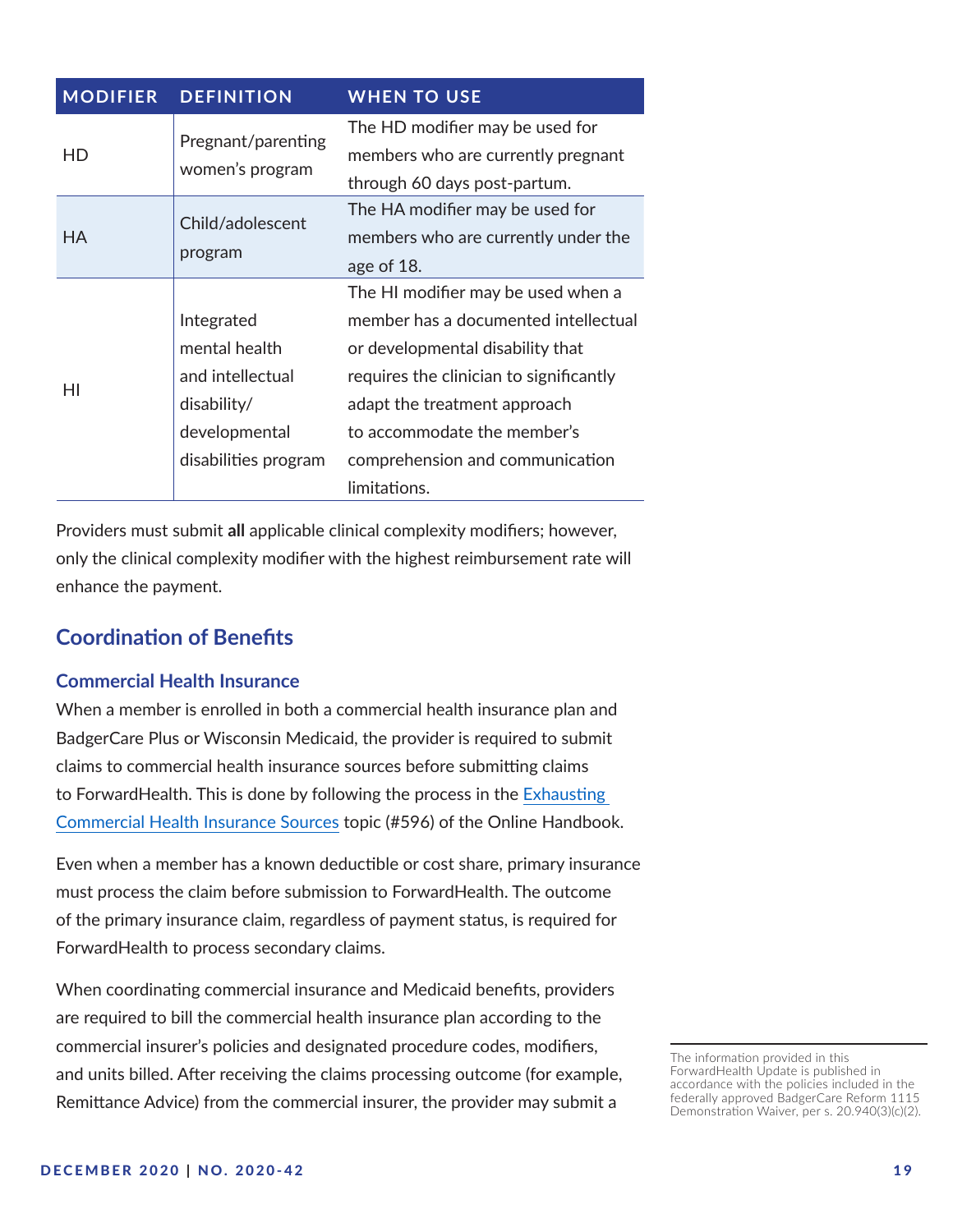claim to ForwardHealth for consideration of any remaining balance, using the other insurance indicator or completing the Explanation of Medical Benefits form, F-01234 (04/2018), which providers can access through the [Forms page](https://www.forwardhealth.wi.gov/WIPortal/Subsystem/Publications/ForwardHealthCommunications.aspx?panel=Forms) of the Portal, as applicable.

ForwardHealth does not use billing crosswalks between commercial insurance procedure codes and ForwardHealth's allowable procedure codes in any benefit areas. Coordination of benefits claims are paid using the procedure code billed to the commercial insurance, up to ForwardHealth's allowable amount.

Note: The requirement for providers to submit claims to commercial insurance companies according to the commercial insurer's coding guidance does not waive other ForwardHealth program requirements. These requirements (for example, provider qualifications, medical necessity, and documentation requirements) are still in effect. ForwardHealth will not reimburse providers for services that do not meet program requirements.

#### *Claims for Services Denied or Not Covered by Commercial Health Insurance*

If commercial health insurance denies or recoups payment for services that are covered by BadgerCare Plus and Wisconsin Medicaid, the provider may submit a claim for those services. To allow payment in this situation, providers are encouraged to follow the requirements (for example, request PA before providing the service for covered services that require PA). If the requirements are followed, ForwardHealth may reimburse for the service up to the allowed amount (less any payments made by other health insurance sources).

Note: The provider is required to show that a correct and complete claim was denied by the commercial health insurance company for a reason other than that the provider was out of network.

ForwardHealth will not reimburse claims denied by commercial health insurance because of billing errors or when the provider was out of the commercial insurer's network of providers. ForwardHealth will only coordinate benefits when members use a provider in their commercial insurer's network.

ForwardHealth will consider reimbursement of claims denied by commercial health insurance when residential SUD treatment is not a covered benefit under the member's plan and/or when the member has reached their maximum annual benefit for residential SUD treatment.



# REMINDER

Commercial health insurance benefit plans change on a regular basis. To follow Wisconsin state statutes, providers are required to confirm a member's coverage when the plan year changes and to update the member's file with any changes.

The information provided in this ForwardHealth Update is published in accordance with the policies included in the federally approved BadgerCare Reform 1115 Demonstration Waiver, per s. 20.940(3)(c)(2).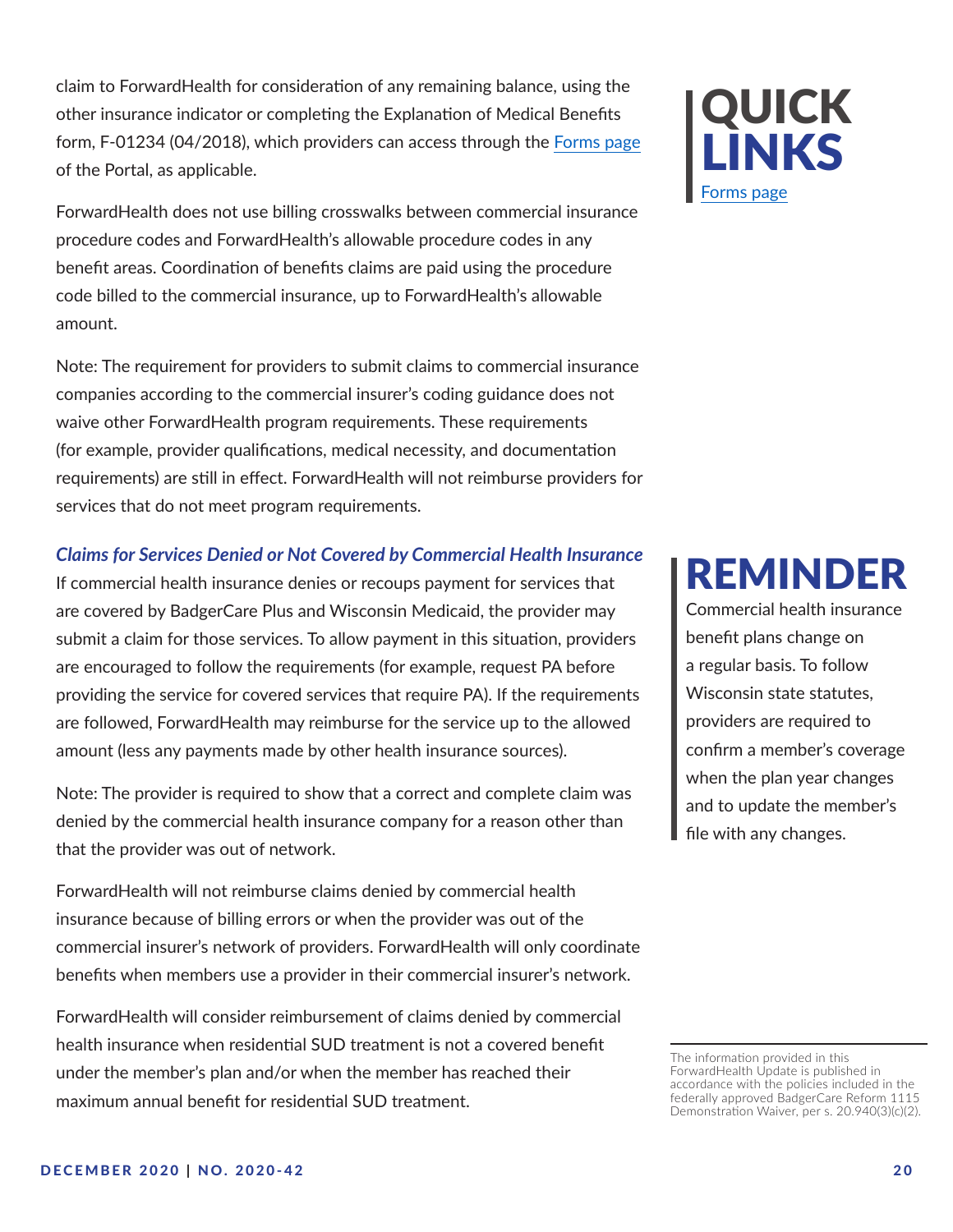#### <span id="page-20-0"></span>*Discovery of Commercial Insurance After Payment by ForwardHealth*

If, after paying a claim for residential SUD treatment, ForwardHealth discovers the member had commercial health insurance coverage on the DOS included on the claim, ForwardHealth will send an invoice to the provider for the paid claim. The provider is required to seek reimbursement from the commercial health insurer upon receipt of this invoice using the commercial insurer's policies and designated procedure codes, modifiers, and units billed. Refer to the [Purpose of Provider-Based Billing](https://www.forwardhealth.wi.gov/WIPortal/Subsystem/KW/Display.aspx?ia=1&p=1&sa=1&s=7&c=43&nt=Purpose+of+Provider-Based+Billing&adv=Y) topic (#660) of the Online Handbook for more information.

#### **Medicare**

State law limits reimbursement for coinsurance and copayment of Medicare Part B-covered services provided to dual-eligible members and Qualified Medicare Beneficiary-Only members.

Total payment for a Medicare Part B-covered service (that is, any amount paid by other health insurance sources, any copayment or spenddown amounts paid by the member, and any amount paid by Wisconsin Medicaid) may not exceed the Medicare-allowed amount; therefore, Medicaid reimbursement for coinsurance or copayment of a Medicare Part B-covered service is the lesser of the following:

- The Medicare-allowed amount less any amount paid by other health insurance sources and any copayment or spenddown amounts paid by the member
- The Medicaid-allowed amount less any amount paid by other health insurance sources and any copayment or spenddown amounts paid by the member

For more information on reimbursing crossover claims with Medicare, visit the [Reimbursement for Crossover Claims](https://www.forwardhealth.wi.gov/WIPortal/Subsystem/KW/Display.aspx?ia=1&p=1&sa=50&s=7&c=42&nt=Reimbursement+for+Crossover+Claims&adv=Y) topic (#686) in the Online Handbook.

## **Reimbursement**

Residential SUD treatment benefit services are reimbursed fee-for-service for all BadgerCare Plus and Medicaid members.

Covered services will be reimbursed via a daily per diem rate. Daily per diem rates are based on various factors, including a review of usual and customary charges submitted, the Wisconsin State Legislature's Medicaid budgetary constraints, and other relevant economic limitations. Refer to [reimbursement](https://www.forwardhealth.wi.gov/WIPortal/content/provider/medicaid/ResidentSUDTreatment/resources_84.htm.spage)  [rates available on the Portal](https://www.forwardhealth.wi.gov/WIPortal/content/provider/medicaid/ResidentSUDTreatment/resources_84.htm.spage) for residential SUD treatment services.

The information provided in this ForwardHealth Update is published in accordance with the policies included in the federally approved BadgerCare Reform 1115 Demonstration Waiver, per s. 20.940(3)(c)(2).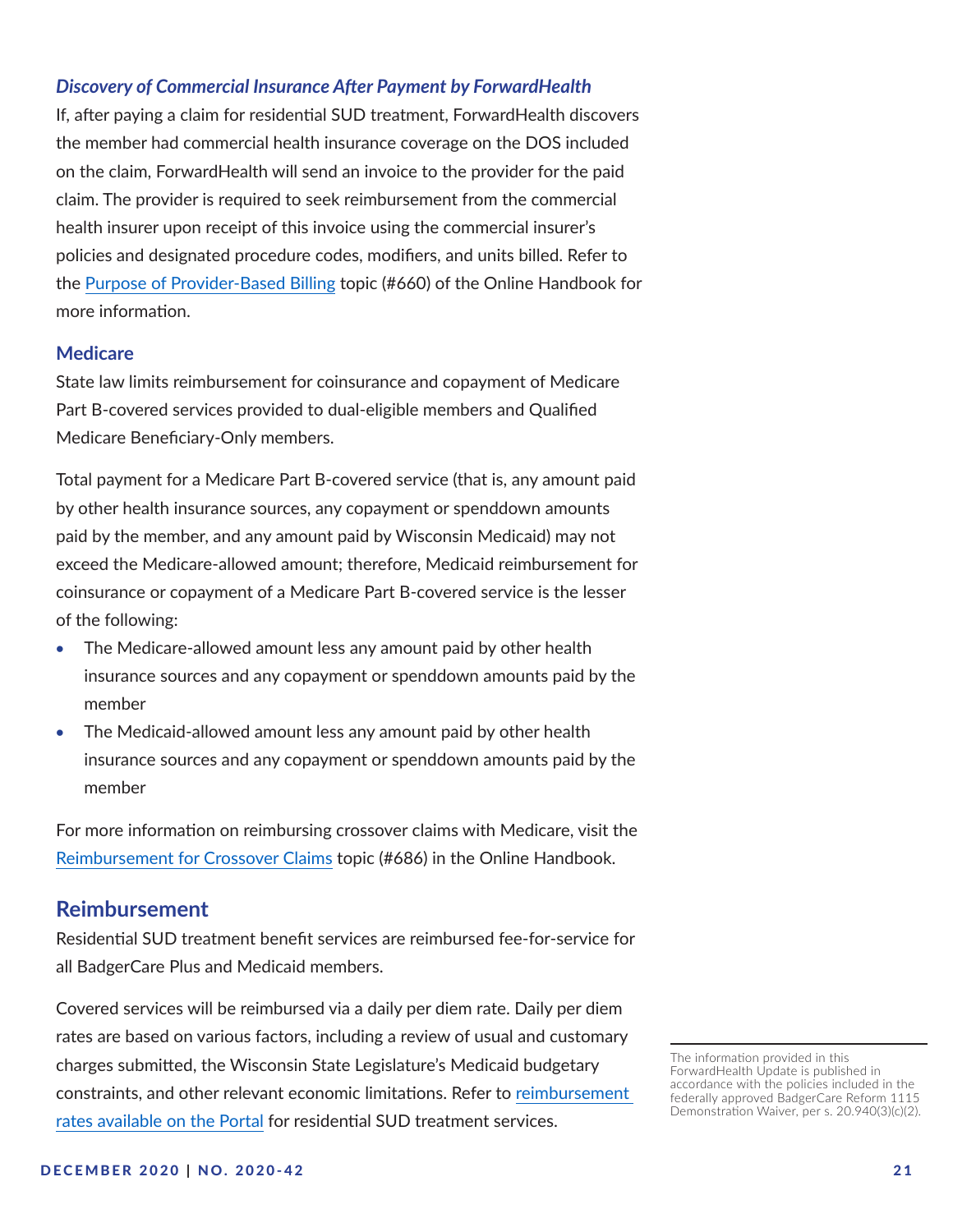# **Member Information**

#### **Member Eligibility**

The residential SUD treatment benefit is available to members of all ages. Members must be enrolled in a full-benefit BadgerCare Plus or Wisconsin Medicaid program to be eligible for the residential SUD treatment benefit. When receiving the residential SUD treatment benefit, members residing in an IMD are not subject to the eligibility restrictions that would normally apply to someone residing in an IMD.

A member residing in a facility for the sole purpose of SUD treatment is **not** considered to be residing in a medical institution, even if the benefit is delivered at a hospital or IMD. As a result, the member is not subject to patient liability requirements or other rules that normally apply to other members who reside for 30 days or more in a medical institution.

Providers may be required to submit documentation of residential SUD treatment enrollment in order for a member to establish or maintain their eligibility.

#### **Retroactive Medicaid Enrollment**

Retroactive enrollment occurs when an individual applies for BadgerCare Plus or Wisconsin Medicaid and enrollment is granted with an effective date before the date the enrollment determination was made. A member's enrollment may be backdated to allow retroactive coverage for medical bills incurred before the date of application. The retroactive enrollment period may be backdated for up to three months before the month of application if all enrollment requirements were met during that period. Enrollment may be backdated more than three months if there were delays in determining enrollment. Enrollment may also be backdated if court orders, fair hearings, or appeals were involved.

Wis. Admin. Code § [DHS 104.01\(11\)](https://docs.legis.wisconsin.gov/code/admin_code/dhs/101/104/01/11) gives members who get retroactive enrollment the right to ask for the return of payments made to a Medicaidenrolled provider for covered services during retroactive enrollment. A Medicaid-enrolled provider is required to submit claims to ForwardHealth for covered services provided to a member during retroactive enrollment. Wisconsin Medicaid cannot directly refund the member.

DECEMBER 2020 | N O . 2 0 2 0 - 4 2 2 2 If a service that requires PA was performed during the member's retroactive enrollment, the provider is required to submit a PA request as soon as the member's eligibility is granted and obtain approval from ForwardHealth **before** submitting the claim.

The information provided in this ForwardHealth Update is published in accordance with the policies included in the federally approved BadgerCare Reform 1115 Demonstration Waiver, per s. 20.940(3)(c)(2).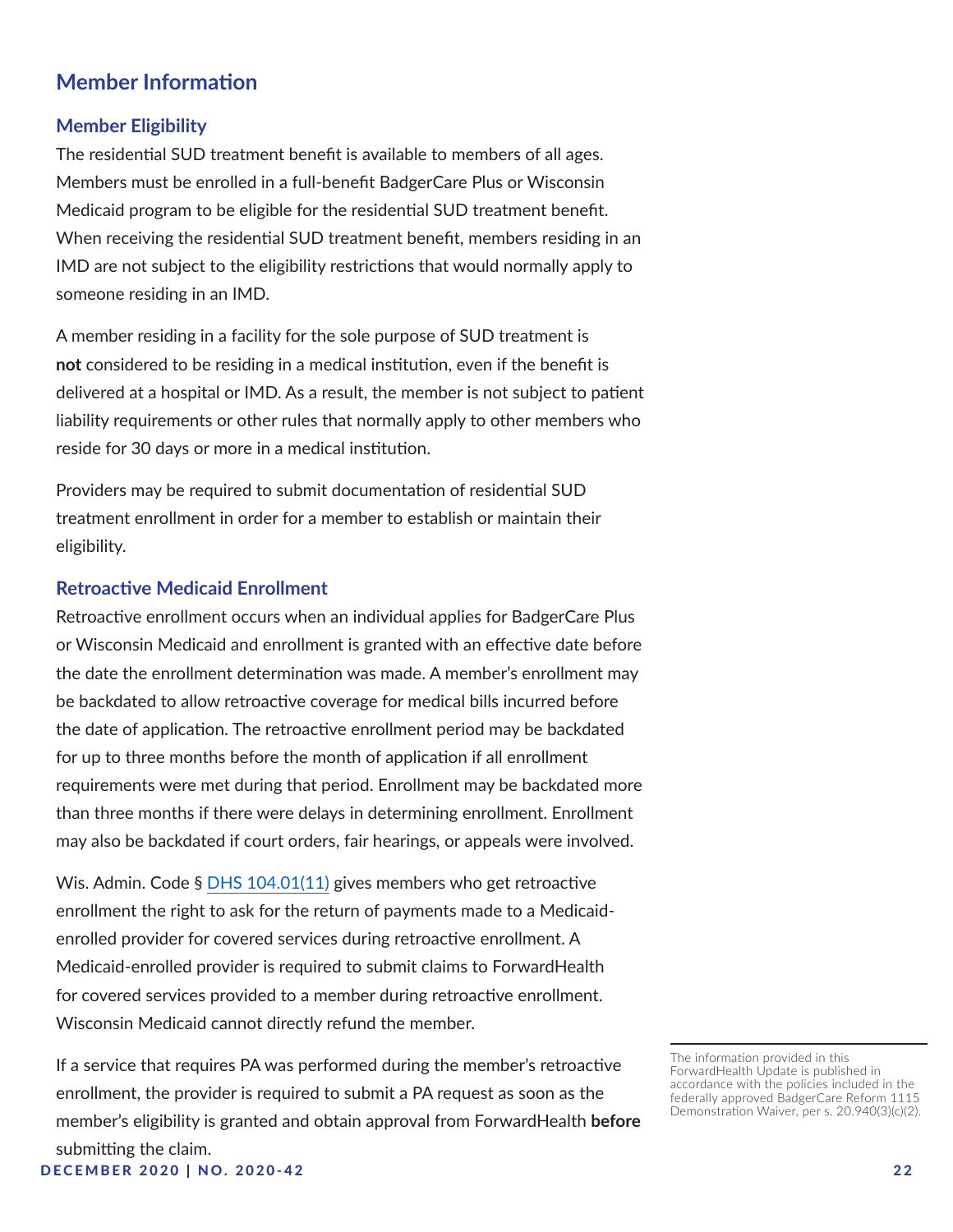If a provider receives reimbursement from Wisconsin Medicaid for a service provided to a retroactively enrolled member and the member has paid for the service, the provider is required to reimburse the member or authorized person acting on behalf of the member for the full amount that the member paid for the service.

If a claim cannot be filed within 365 days of the DOS because of a delay in the determination of a member's retroactive enrollment, the provider is required to submit the claim to Timely Filing within 180 days of the date the retroactive enrollment is entered into Wisconsin's Enrollment Verification System (if the services provided during retroactive enrollment were covered).

#### **Member Enrollment Verification**

Providers must verify a member's enrollment before submitting a PA request and before each DOS to which they are providing services. By verifying a member's enrollment, providers confirm enrollment for the current DOS (since a member's enrollment status may change). Daily verification of member enrollment also lets providers notice any limits to the member's coverage and reduces claim denials.

ForwardHealth will not authorize backdated services because of the provider's delay in checking eligibility.

Providers can access Wisconsin's Enrollment Verification System to get the most current enrollment information through the following methods:

- The ForwardHealth Portal
- WiCall, ForwardHealth automated voice response system, which gives responses to questions about claim status (800-947-3544)
- • Commercial enrollment verification vendors
- The 270/271 Health Care Eligibility/Benefit Inquiry and Information Response transactions
- Provider Services (800-947-9627)

Each enrollment verification method lets providers check the following:

- Member enrollment in a ForwardHealth program(s)
- State-contracted MCO enrollment
- Medicare enrollment
- Any other commercial health insurance coverage
- Exemption from copayments for BadgerCare Plus members

Note: The Enrollment Verification System does not indicate other government

DECEMBER 2020 | NO. 2020-42 23 programs secondary to ForwardHealth. Providers cannot charge a member,

# RESOURCES

- For more information about verifying member enrollment on the Portal, refer to the [Enrollment Verification on](https://www.forwardhealth.wi.gov/WIPortal/Subsystem/KW/Display.aspx?ia=1&p=1&sa=50&s=8&c=125&nt=Enrollment+Verification+on+the+Portal)  [the Portal](https://www.forwardhealth.wi.gov/WIPortal/Subsystem/KW/Display.aspx?ia=1&p=1&sa=50&s=8&c=125&nt=Enrollment+Verification+on+the+Portal) (#4901) topic of the Online Handbook.
- For more information about the 270/271 Health Care Eligibility/Benefit Inquiry and Information Response transactions, refer to the [270/271 Transactions](https://www.forwardhealth.wi.gov/WIPortal/Subsystem/KW/Display.aspx?ia=1&p=1&sa=50&s=8&c=125&nt=270%2f271+Transactions&adv=Y)  (#256) topic of the Online Handbook.

The information provided in this ForwardHealth Update is published in accordance with the policies included in the federally approved BadgerCare Reform 1115 Demonstration Waiver, per s. 20.940(3)(c)(2).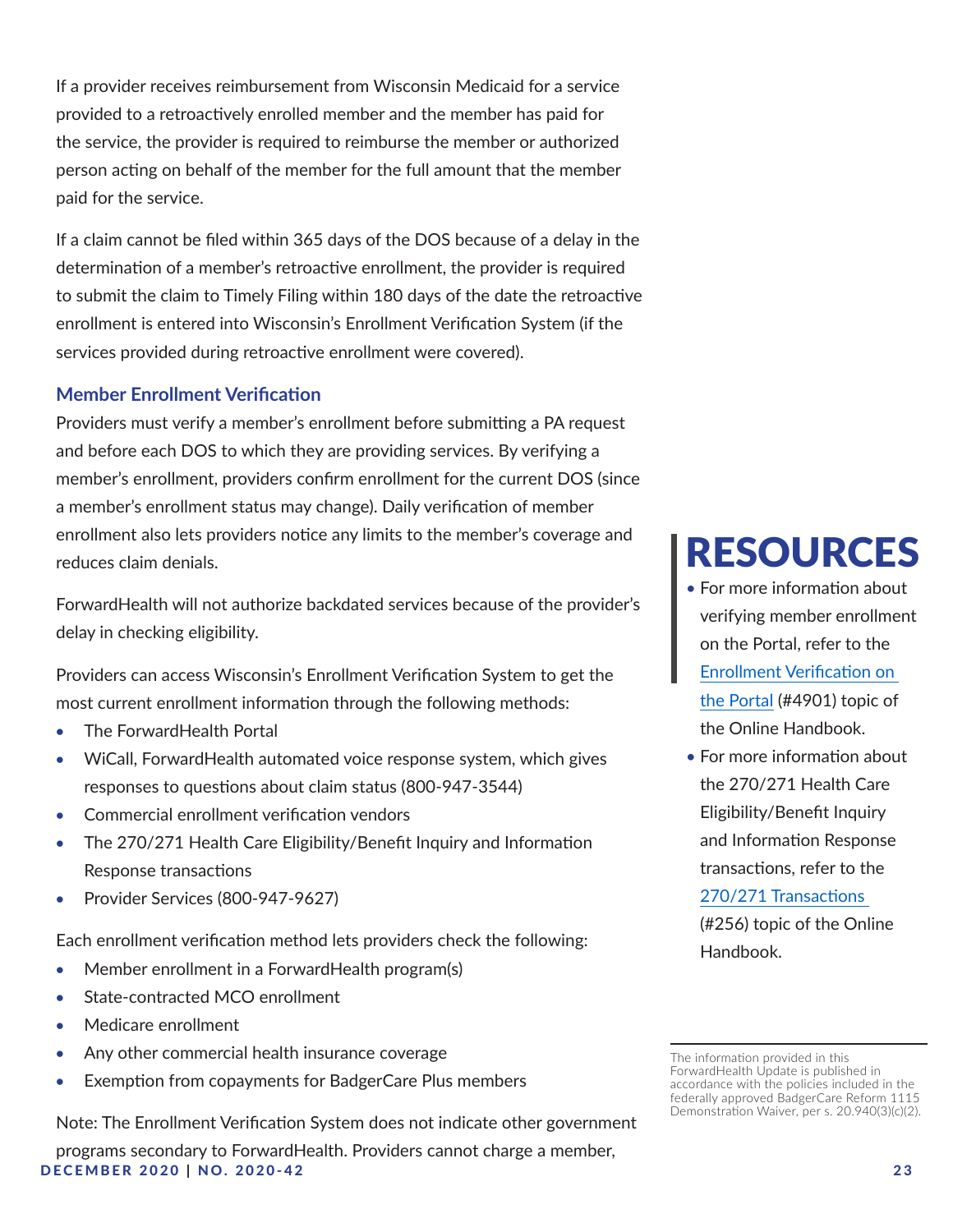or authorized person acting on behalf of the member, for verifying their enrollment.

#### **Persons Detained by Legal Process**

Individuals detained by legal process are not eligible for the residential SUD treatment benefit since they are not eligible for full Wisconsin Medicaid benefits. Providers can refer to the [Persons Detained by Legal Process](https://www.forwardhealth.wi.gov/WIPortal/Subsystem/KW/Display.aspx?ia=1&p=1&sa=130&s=6&c=38&nt=Persons+Detained+by+Legal+Process&adv=Y) topic (#278) in the Online Handbook for more information.

Note: "Detained by legal process" means a person who is incarcerated (including some Huber Law prisoners) because of law violation or alleged law violation, which includes misdemeanors, felonies, delinquent acts, and dayrelease prisoners.

#### **Copayments**

Residential SUD treatment services are exempt from copayments. Providers are prohibited from collecting copayments from members for services covered under the residential SUD treatment benefit.

Members will be subject to premiums if such premiums are a condition of the member's eligibility. In addition, any member who is already enrolled in Wisconsin Medicaid as a resident of a nursing home or hospital, or as someone enrolled in Home and Community-Based Waivers, is still subject to patient liability and cost sharing rules, even if they are also receiving the residential SUD treatment benefit.

#### **Comprehensive Community Services Coordination**

There will be no changes to CCS coverage of residential SUD treatment services in non-IMD settings. CCS must cover treatment in non-IMD settings and will not be reimbursed for treatment delivered in an IMD.

If members enrolled in a CCS program are unable to access residential SUD treatment through their CCS program, they may access services through the residential SUD treatment benefit. Documentation substantiating the member's inability to access residential SUD treatment through their CCS program will be required with the PA request.

CCS services must be suspended during the member's residential SUD treatment; however, service planning and service facilitation may be provided within 30 days before discharge from the residential SUD facility to support discharge planning. CCS services may not duplicate case management provided by the residential SUD treatment provider.

The information provided in this ForwardHealth Update is published in accordance with the policies included in the federally approved BadgerCare Reform 1115 Demonstration Waiver, per s. 20.940(3)(c)(2).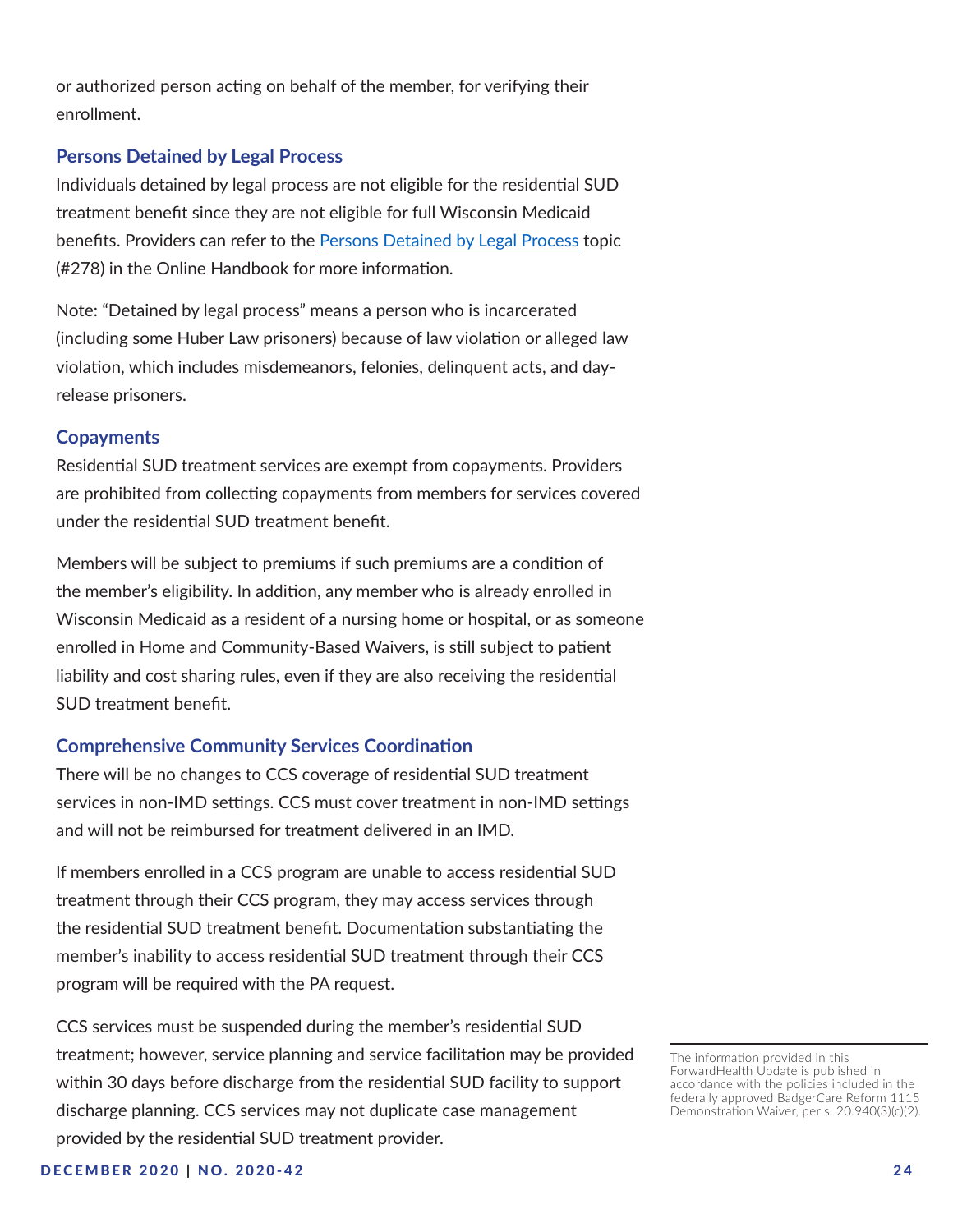# **Managed Care**

ForwardHealth expects that most members receiving services through the residential SUD treatment benefit will be enrolled in an HMO. Although the services included in the daily per diem rate will be carved out of the HMO and reimbursed on a fee-for-service basis, members engaged in residential SUD treatment may access other services coverable by the HMO and may be receiving care management from the HMO.

The residential SUD treatment benefit is not covered under Children Come First, Care4Kids, WrapAround Milwaukee, IRIS, Family Care, or Family Care Partnership. Members of those programs would access this benefit via fee-forservice Wisconsin Medicaid.

For members enrolled in an HMO, IRIS, or MCO, residential SUD treatment providers are expected to notify the HMO, IRIS, or MCO of each authorization within 48 hours of the member's admission. Residential providers must also coordinate with the HMO, IRIS consultant agency, or MCO before the member's discharge to develop an appropriate continuing care plan that will support the member's continued recovery effort.

# **Documentation Retention**

Wis. Admin. Code chs. DHS [75](https://docs.legis.wisconsin.gov/code/admin_code/dhs/030/75), [83](https://docs.legis.wisconsin.gov/code/admin_code/dhs/030/83), [92](https://docs.legis.wisconsin.gov/code/admin_code/dhs/030/92), and [94](https://docs.legis.wisconsin.gov/code/admin_code/dhs/030/94/_2?up=1), and 42 C.F.R. Part 2 require residential SUD treatment providers to keep documentation.

Providers are reminded that they must follow documentation retention requirements, per Wis. Admin. Code § [DHS 106.02\(9\).](http://docs.legis.wisconsin.gov/code/admin_code/dhs/101/106/02/9) Information about those requirements are explained in the following Online Handbook topics:

- [Financial Records](https://www.forwardhealth.wi.gov/WIPortal/Subsystem/KW/Display.aspx?ia=1&p=1&sa=50&s=1&c=3&nt=Financial+Records&adv=Y) topic (#201)
- [Medical Records](https://www.forwardhealth.wi.gov/WIPortal/Subsystem/KW/Display.aspx?ia=1&p=1&sa=50&s=1&c=3&nt=Medical+Records&adv=Y) topic (#202)
- [Preparation and Maintenance of Records](https://www.forwardhealth.wi.gov/WIPortal/Subsystem/KW/Display.aspx?ia=1&p=1&sa=50&s=1&c=3&nt=Preparation+and+Maintenance+of+Records) topic (#203)
- [Record Retention](https://www.forwardhealth.wi.gov/WIPortal/Subsystem/KW/Display.aspx?ia=1&p=1&sa=50&s=1&c=3&nt=Record+Retention) topic (#204)
- [Availability of Records to Authorized Personnel](https://www.forwardhealth.wi.gov/WIPortal/Subsystem/KW/Display.aspx?ia=1&p=1&sa=50&s=1&c=3&nt=Availability+of+Records+to+Authorized+Personnel) topic (#1640)

Providers are required to produce or submit documentation to ForwardHealth or both upon request. ForwardHealth may deny or recoup payment for services that fail to meet this requirement. Refusal to produce documentation may result in sanctions including, but not limited to, termination from the Medicaid program.

# RESOURCES

Refer to the Managed Care section of the [Physician](https://www.forwardhealth.wi.gov/WIPortal/Subsystem/KW/Display.aspx?ia=1&p=1&sa=50) service area of the Online Handbook for more general information on Medicaid managed care. Providers can also refer to the [Managed Care Organization](https://www.forwardhealth.wi.gov/WIPortal/Subsystem/ManagedCare/ManagedCareLogin.aspx) area of the Portal to access key HMO information.

The information provided in this ForwardHealth Update is published in accordance with the policies included in the federally approved BadgerCare Reform 1115 Demonstration Waiver, per s. 20.940(3)(c)(2).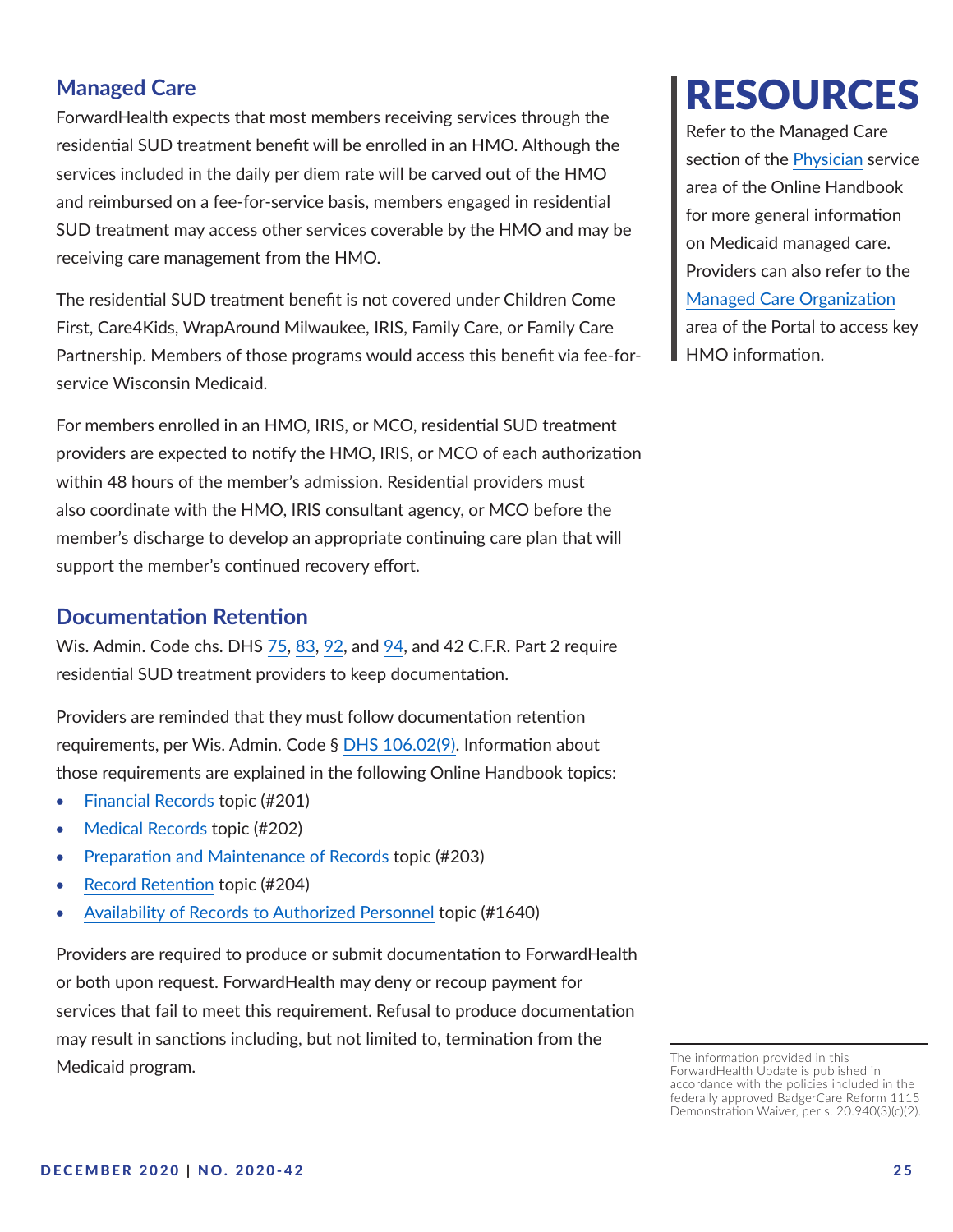## **Policy Information**

To ensure adherence to program requirements, providers should verify that they have the most current sources of policy information. It is critical that providers and staff have access to these documents:

- **Wisconsin Administrative Code-Wis. Admin. Code chs. DHS 101-108** provides the rules for Medicaid administration.
- • **Wisconsin Statutes**—Wis. Stat. ch. 49 provides the legal framework for Wisconsin Medicaid.
- **ForwardHealth Online Handbook**—The Online Handbook has policy information for all providers.

The information provided in this ForwardHealth Update is published in accordance with the policies included in the federally approved BadgerCare Reform 1115 Demonstration Waiver, per s. 20.940(3)(c)(2).

**This Update was issued on 12/07/2020 and information contained in this Update was incorporated into the Online Handbook on 02/02/2021.**

The ForwardHealth Update is the first source of program policy and billing information for providers.

Wisconsin Medicaid, BadgerCare Plus, SeniorCare, and Wisconsin Chronic Disease Program are administered by the Division of Medicaid Services within the Wisconsin Department of Health Services (DHS). The Wisconsin AIDS Drug Assistance Program and the Wisconsin Well Woman Program are administered by the Division of Public Health within DHS.

For questions, call Provider Services at 800-947-9627 or visit our website at www.forwardhealth.wi.gov/.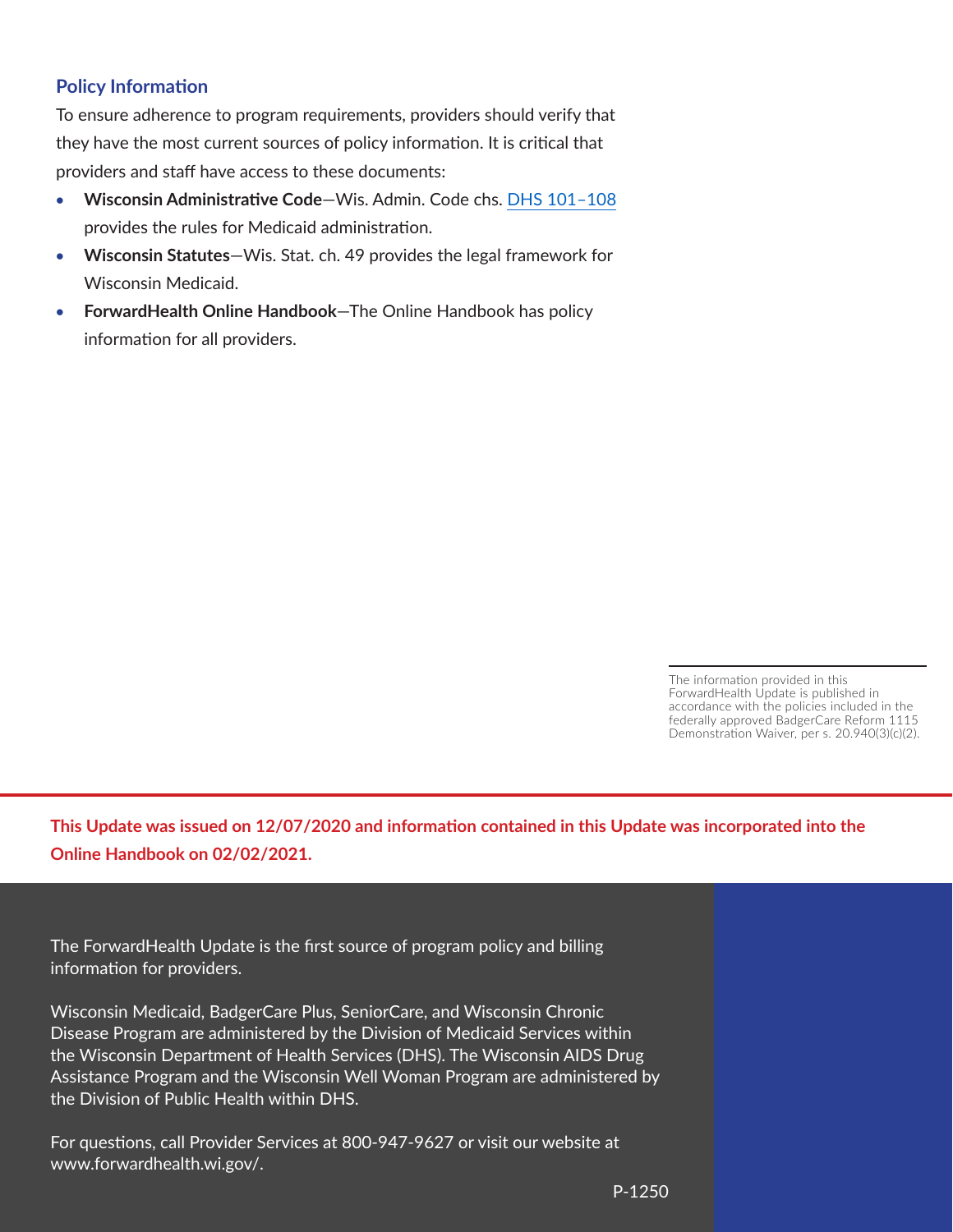# ATTACHMENT A Residential Substance Use Disorder Treatment Service Definitions

<span id="page-26-0"></span>

| <b>SERVICE</b>                   | <b>DEFINITION</b>                                                                                                                                                             |
|----------------------------------|-------------------------------------------------------------------------------------------------------------------------------------------------------------------------------|
| Individual<br>counseling/therapy | The application of recognized theories, principles, techniques, and strategies<br>to facilitate the progress of a patient toward identified treatment goals and<br>objectives |
| Group counseling/                | The application of counseling techniques that involve interaction among members                                                                                               |
| therapy                          | of a group consisting of at least two patients but not more than 10 patients                                                                                                  |
| Family counseling/               | The application of counseling techniques that involve interaction among members                                                                                               |
| therapy                          | of the patient's family                                                                                                                                                       |
| Psychoeducation                  | Information provided in a didactic format in either a group or individual setting                                                                                             |
|                                  | that relates to health or promotes recovery (Group psychoeducation may not be                                                                                                 |
|                                  | combined or used interchangeably with group therapy.)                                                                                                                         |
| Medication                       | Receiving, storing, dispensing, and administering medications to treat the                                                                                                    |
| management                       | patient's substance use disorder, mental health, and medical conditions                                                                                                       |
| Nursing services                 | Behavioral health or medical services provided by a nurse licensed under Wis.                                                                                                 |
|                                  | Stat. ch. 441 and operating within their scope of practice that supports screening,                                                                                           |
|                                  | assessment, and treatment for patients                                                                                                                                        |
| Case management                  | Planning and coordination of services to meet an individual's identified health                                                                                               |
|                                  | needs and assistance provided to the individual for engagement in such services                                                                                               |
|                                  | to support the individual's overall treatment and recovery                                                                                                                    |
| Peer support                     | Supportive strategies rendered by a person with lived experience of mental illness                                                                                            |
| services                         | or substance use disorders or both who has completed formal training and holds a                                                                                              |
|                                  | peer specialist certification recognized by Wisconsin Medicaid                                                                                                                |
| Recovery coaching                | Guidance or support provided to promote engagement in treatment and recovery                                                                                                  |
|                                  | systems, rendered by an individual who has completed formal, documented                                                                                                       |
|                                  | training in recovery services                                                                                                                                                 |

The information provided in this ForwardHealth Update is published in accordance with the policies included in the federally approved BadgerCare Reform 1115 Demonstration Waiver, per s. 20.940(3)(c)(2).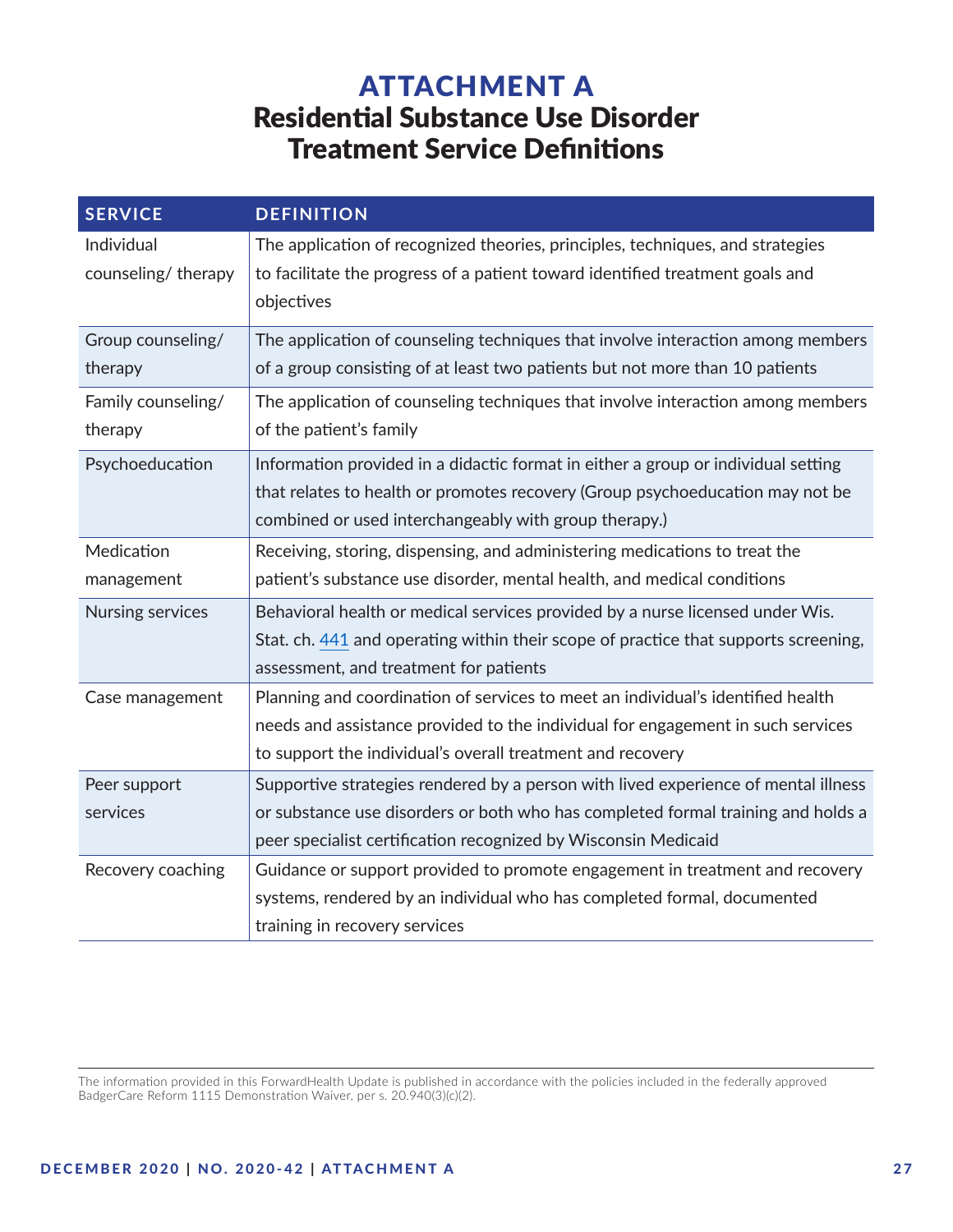# ATTACHMENT B Enrollment Information

# <span id="page-27-0"></span>**Provider Enrollment**

The November 2019 ForwardHealth Update (2019-27), titled "[Provider Enrollment Information for the](https://www.forwardhealth.wi.gov/kw/pdf/2019-27.pdf)  [New Residential Facility Substance Use Disorder Treatment Benefit](https://www.forwardhealth.wi.gov/kw/pdf/2019-27.pdf)," announced that providers could enroll as residential substance use disorder (SUD) treatment providers. This attachment provides clarification on the existing enrollment information for residential SUD treatment providers. This attachment also outlines the enrollment criteria for all residential SUD treatment provider specialties, including the two new provider specialties; institution for mental disease (IMD) high-intensity services and IMD low-intensity services.

Beginning December 14, 2020, providers will be able to enroll in the following residential SUD treatment provider specialties:

- Clinically Managed High-Intensity Services
- • Clinically Managed Low-Intensity Services
- Institution for Mental Disease High-Intensity Services
- Institution for Mental Disease Low-Intensity Services

When selecting a provider specialty, providers should consider the enrollment criteria found on the [Information for Specific Provider Types](https://www.forwardhealth.wi.gov/WIPortal/Subsystem/Certification/EnrollmentCriteria.aspx?topic=2) page of the ForwardHealth Portal. Providers can access the Provider Enrollment Information page by visiting the [Become a Provider](https://www.forwardhealth.wi.gov/WIPortal/Subsystem/Certification/EnrollmentCriteria.aspx) page of the Portal. Providers may contact Provider Services at 800-947-9627 with questions.

# **Provider Enrollment Criteria**

To be eligible for enrollment as a residential SUD treatment provider, Wisconsin Medicaid requires the following:

- Providers must be certified by the Division of Quality Assurance as a medically monitored treatment service and/or as a transitional residential treatment service according to Wis. Admin. Code §§ DHS [75.11](https://docs.legis.wisconsin.gov/code/admin_code/dhs/030/75/11) and [75.14](https://docs.legis.wisconsin.gov/code/admin_code/dhs/030/75/14). Wisconsin Medicaid will verify Division of Quality Assurance certification upon enrollment.
- Providers must complete and submit a Request for IMD Determination for Residential SUD Facilities, F-02746 (12/2020), form to determine whether the facility meets the definition of an IMD **before** starting the enrollment process. Providers can find the IMD determination form on the [Information for](https://www.forwardhealth.wi.gov/WIPortal/Subsystem/Certification/EnrollmentCriteria.aspx?topic=2)  [Specific Provider Types](https://www.forwardhealth.wi.gov/WIPortal/Subsystem/Certification/EnrollmentCriteria.aspx?topic=2) page of the Portal under the residential SUD provider type.
- When the determination is complete, the provider will receive a determination notice from ForwardHealth. This notice must be submitted at enrollment.

The information provided in this ForwardHealth Update is published in accordance with the policies included in the federally approved BadgerCare Reform 1115 Demonstration Waiver, per s. 20.940(3)(c)(2).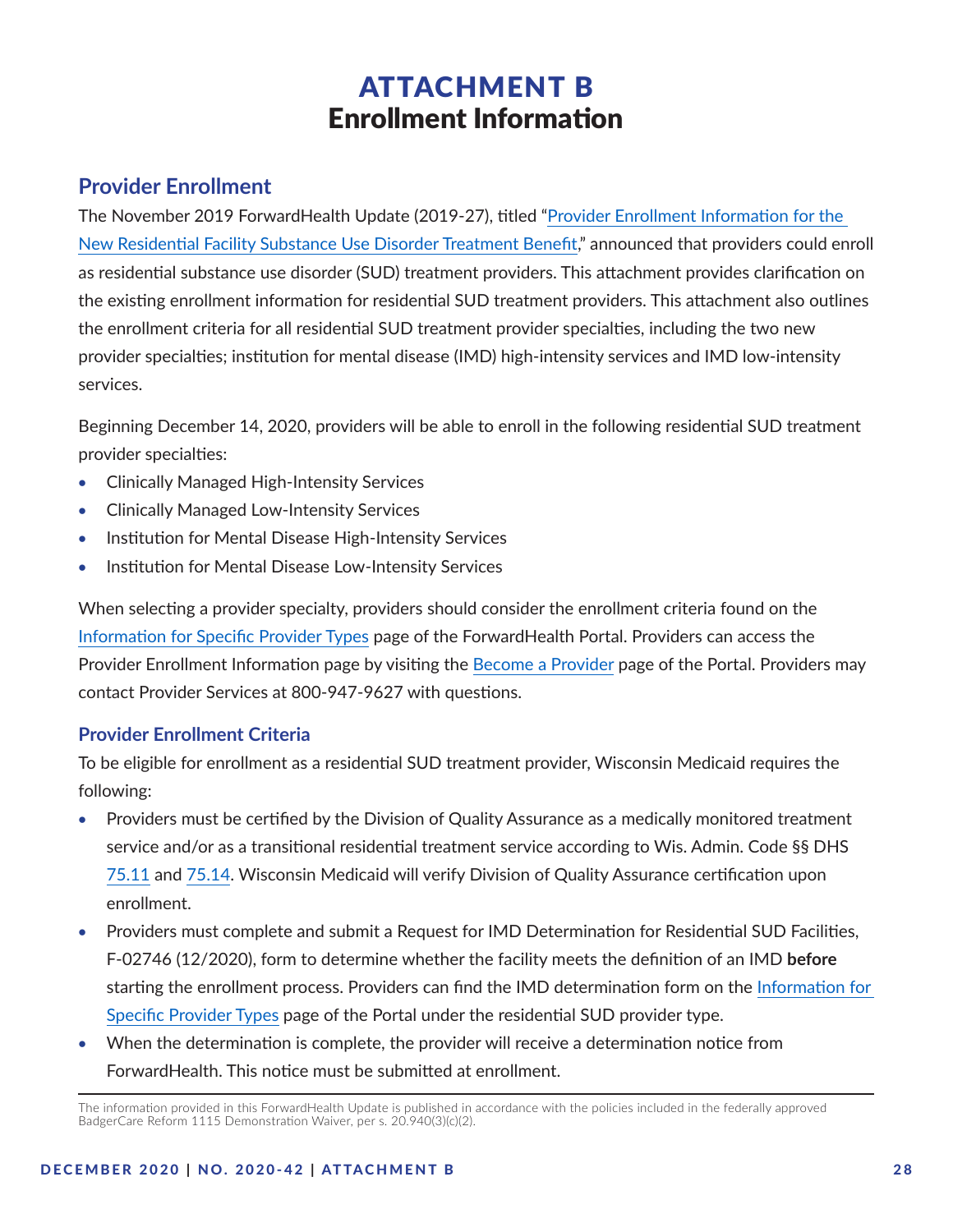# **Wisconsin Medicaid Enrollment Process**

Provider enrollment in Wisconsin Medicaid is required for reimbursement of services provided to Medicaid or BadgerCare Plus members.

Providers can access more provider enrollment information by visiting the [Become a Provider](https://www.forwardhealth.wi.gov/WIPortal/Subsystem/Certification/EnrollmentCriteria.aspx) page on the Portal. The [Information for Specific Provider Types](https://www.forwardhealth.wi.gov/WIPortal/Subsystem/Certification/EnrollmentCriteria.aspx?topic=2) page of the Portal provides enrollment information specific to residential SUD treatment.

## **How to Enroll in Wisconsin Medicaid**

Existing Medicaid-enrolled providers must submit a new enrollment if they want to apply for this residential SUD treatment category. Before enrolling, providers must be certified by the Division of Quality Assurance.

To enroll in Wisconsin Medicaid as a residential SUD treatment provider, the provider should follow these steps:

- 1. Access the Portal at [https://www.forwardhealth.wi.gov/.](https://www.forwardhealth.wi.gov/)
- 2. Select the Become a Provider link on the left side of the Portal home page. The Provider Enrollment Information home page will be displayed.
- 3. On the upper left side of the Provider Enrollment Information home page, click [Start or Continue](https://www.forwardhealth.wi.gov/WIPortal/Subsystem/Certification/CertificationHomePage.aspx)  [Your Enrollment](https://www.forwardhealth.wi.gov/WIPortal/Subsystem/Certification/CertificationHomePage.aspx).
- 4. In the To Start a New Medicaid Enrollment box, click [Medicaid/Border Status Provider Enrollment](https://www.forwardhealth.wi.gov/WIPortal/Subsystem/Certification/ProviderCertification.aspx)  [Application](https://www.forwardhealth.wi.gov/WIPortal/Subsystem/Certification/ProviderCertification.aspx).
- 5. Click **Next** after reading the instructions.
- 6. Navigate through the enrollment wizard, entering or selecting the applicable information and clicking **Next** to continue.
- 7. On the Provider Type panel, select **Residential SUD Treatment**.
- 8. On the Provider Specialty panel, select one of the following, based on Division of Quality Assurance certification and IMD determination:
	- **Clinically Managed High-Intensity Services**
	- **Clinically Managed Low-Intensity Services**
	- **Institution for Mental Disease High-Intensity Services**
	- **Institution for Mental Disease Low-Intensity Services**
- 9. Continue through the enrollment wizard panels to completion.

Note: Providers may only enroll in one specialty at a time. After they complete enrollment for one specialty, they may enroll a second time for the other specialty. If a provider chooses to enroll in multiple specialties, there will be two separate enrollments.

The information provided in this ForwardHealth Update is published in accordance with the policies included in the federally approved BadgerCare Reform 1115 Demonstration Waiver, per s. 20.940(3)(c)(2).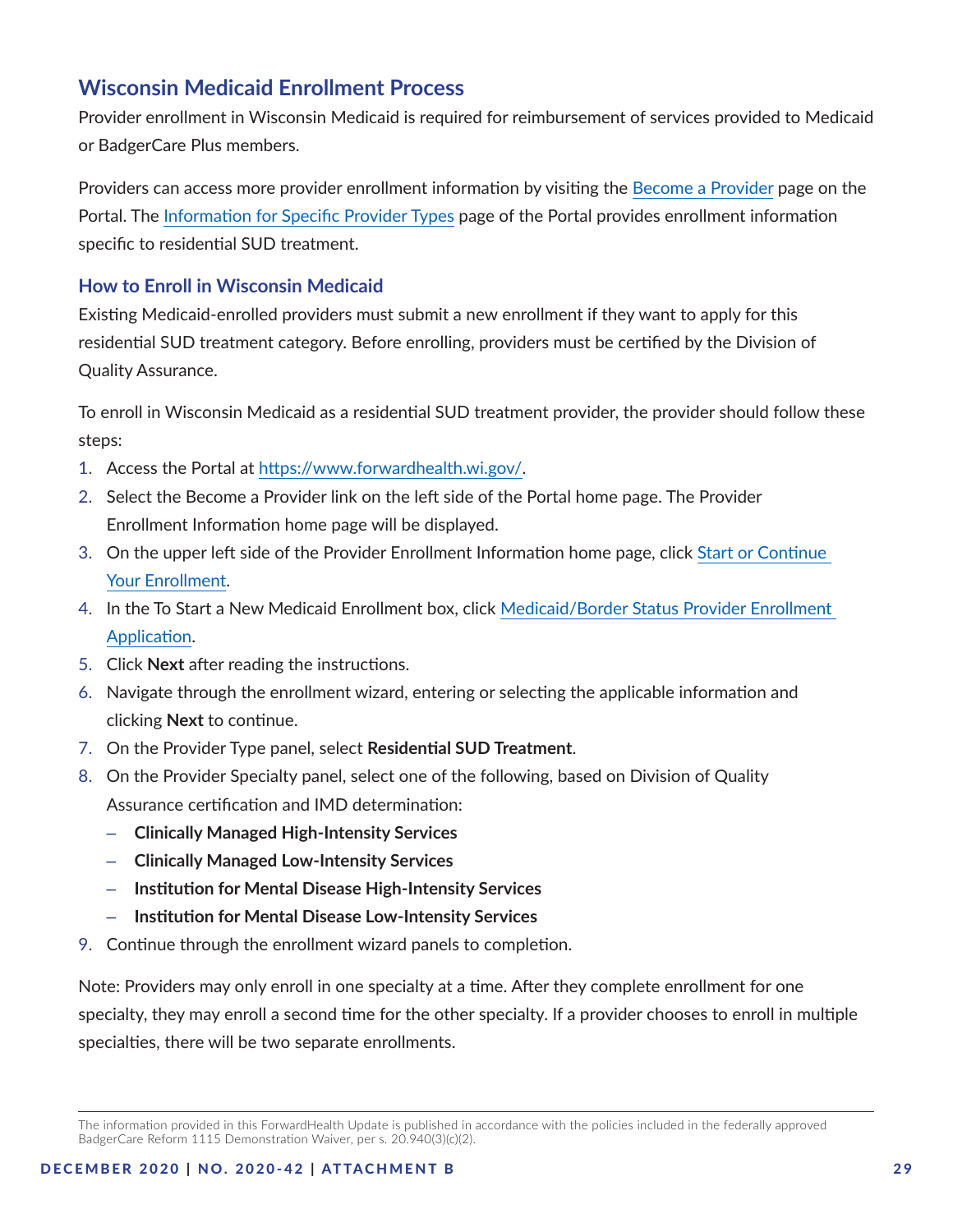A provider application fee will be assessed for each provider enrollment application unless the provider paid an application fee to Medicare or another state's Medicaid program.

### *Enrollment Revalidation*

All Medicaid-enrolled providers are required to revalidate their enrollment information every three years to continue their participation with Wisconsin Medicaid. The provider will also be subject to the application fee when revalidating their enrollment.

During the revalidation process, providers update their enrollment information and sign the Wisconsin Medicaid Provider Agreement and Acknowledgement of Terms of Participation.

In some cases, a site visit may be necessary before enrollment or revalidation.

## **Notice of Enrollment Decision**

ForwardHealth usually notifies the provider of their enrollment status within 10 business days after receiving the **complete** enrollment application. Notification will take no longer than 60 days. Wisconsin Medicaid will either approve or deny the application. Wisconsin Medicaid will enroll the provider if the application is approved. If the enrollment application is denied, Wisconsin Medicaid will give the applicant the reasons for the denial in writing.

Wisconsin Medicaid will send a welcome letter to new Medicaid-enrolled providers. Included with the letter is a copy of the provider agreement and an attachment. The attachment contains important information such as effective dates and the assigned provider type and specialty. This information is used when conducting business with Wisconsin Medicaid. If a provider has multiple enrollments, they will receive a welcome letter for each enrollment.

#### *Effective Date*

The first effective date of a provider's enrollment will be based on the date Wisconsin Medicaid receives their completed enrollment application. Wisconsin Medicaid considers an application complete when all required information has been correctly submitted and all supplemental documents have been received.

The date the applicant submits their online provider enrollment application to Wisconsin Medicaid is the earliest effective date possible and will be the effective date if both of the following are true:

- The applicant meets all applicable screening requirements, licensure, certification, authorization, or other credentialing requirements as a prerequisite for Wisconsin Medicaid on the date of submission.
- Supplemental documents required by Wisconsin Medicaid that were not submitted as part of the enrollment process are received by Wisconsin Medicaid within 30 calendar days of the date the enrollment application was submitted. To avoid a delay of the enrollment effective date, providers are encouraged to upload documents during the enrollment process.

The information provided in this ForwardHealth Update is published in accordance with the policies included in the federally approved BadgerCare Reform 1115 Demonstration Waiver, per s. 20.940(3)(c)(2).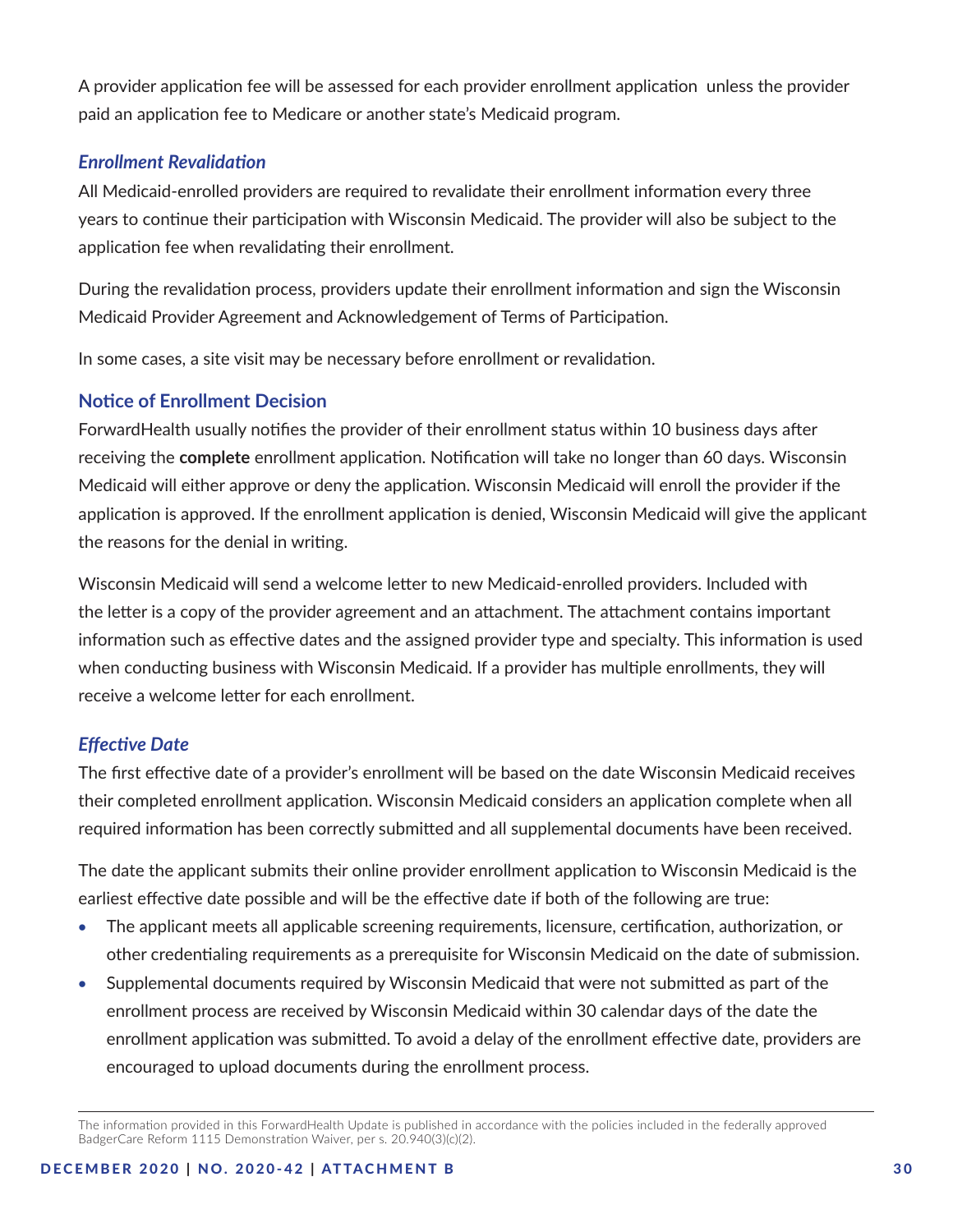If Wisconsin Medicaid receives any applicable supplemental documents more than 30 calendar days after the provider submits the enrollment application, the provider's effective date will be the date all supplemental documents are received by Wisconsin Medicaid.

## **Establishing a ForwardHealth Portal Account**

Establishing a Portal account will allow providers to keep information current with Wisconsin Medicaid. A provider may update information, check a member's eligibility, and bill via the Portal. A Portal account is required for online prior authorization requests, prior authorization amendments, and real-time approval of initial prior authorization requests. To request Portal access and the necessary PIN, complete the following:

- 1. Access the Portal at<https://www.forwardhealth.wi.gov/>and click the Providers icon.
- 2. In the Quick Links box on the right side of the page, click Request Portal Access. The Request Portal Access page will be displayed.
- 3. In the NPI Information section, enter the provider's National Provider Identifier (NPI) in the NPI Number field.
- 4. Click Search. The ForwardHealth Enrollment for Requested NPI section will auto-populate with the provider's information that ForwardHealth has on file. If the NPI is not found, the page will refresh and it will not be populated with the provider's information.
- 5. Click the appropriate row from the ForwardHealth Enrollment for Requested NPI section. The Selected NPI section will auto-populate with the selected information.
- 6. Enter the provider's Social Security number (SSN) or Tax Identification Number (TIN) in the SSN or TIN field in the Selected NPI section.
- 7. Click Submit. If the request is successful, a confirmation page will be displayed.

After a provider successfully requests Portal access, a letter with a PIN will be mailed to the provider. Access to the Portal is **not** possible without a PIN. The letter will also include a Login ID, which is a provider's NPI. For security purposes, the Login ID only has digits three through six of the NPI or Provider ID. Providers should not share their login information with anyone except appropriate staff. It is recommended that providers change their login information when there are staff changes.

# *Adding Multiple Organizations or Enrollments*

Portal users with an administrative account may add multiple organizations to an existing Portal account. This feature offers the ability to manage multiple organizations—or multiple enrollments—within one Portal account. To do so, providers with multiple organizations or enrollments must switch between different organizations or enrollments as appropriate for each transaction. Refer to the [ForwardHealth](https://www.dhs.wisconsin.gov/publications/p0/p00952.pdf)  [Provider Portal Account User Guide](https://www.dhs.wisconsin.gov/publications/p0/p00952.pdf) for information on setting up Portal accounts.

The information provided in this ForwardHealth Update is published in accordance with the policies included in the federally approved BadgerCare Reform 1115 Demonstration Waiver, per s. 20.940(3)(c)(2).